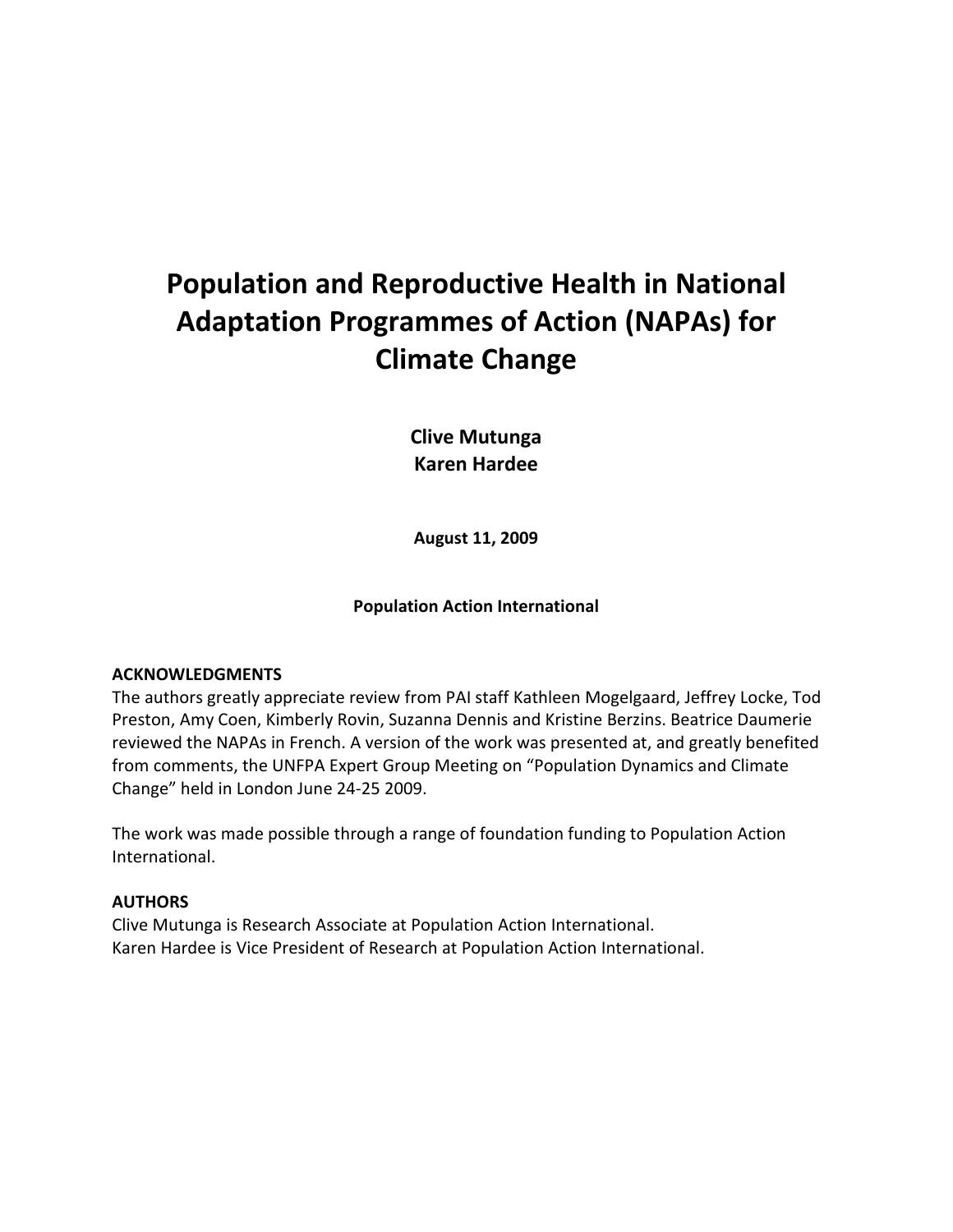## Abstract

Adapting to climate change will entail a variety of responses, including policies to improve management of climate related risks by enhancing adaptive capacity while easing pressure on resources. The pressure on resources has been linked to a number of causes, key among them population dynamics. Thus, adaptation policies that consider interventions aimed at slowing the rate of population growth will yield a "win-win" opportunity, address adaptation needs in the short term while building long-term sustainability by reducing pressure on the environment.

This paper reviews 41 National Adaptation Programmes of Action (NAPAs) submitted by Least Developed Countries (LDCs) to the United Nations Framework Convention on Climate Change (UNFCCC), to assess the NAPA process and identify the range of interventions included in countries' priority adaptation actions. The review addresses how population issues and reproductive health/family planning (RH/FP) are addressed as part of the LDCs' adaptation agenda.

The review found near-universal recognition among the NAPAs of the importance of population considerations as a central pillar in climate change adaptation. Among the 41 NAPAs, 37 link high and rapid population growth to climate change. However, this appreciation is not matched with a proportional identification of adaptation interventions; indeed only six NAPAs clearly state that slowing population growth or investments in RH/FP should be considered among the country's priority adaptation actions. Furthermore, among those that make this case, only one actually proposes a project with components of RH/FP among its priority adaptation interventions. Most NAPAs focus priority attention on projects to promote food security and water resources.

The low priority of health of projects to address population projects may reflect the NAPA guidelines, which in spite of their recommendation of the importance of aligning projects to long-term sustainable development planning, place greater focus on meeting immediate needs through short-term projects.

This review leads to five recommendations:

- The favoring of single sector projects within the NAPAs over integrated programs does not reflect people's lives. Strategies for adaptation should reflect a multisectoral approach that recognizes that people's lives are not lived in single sectors. People deal simultaneously with food, water, livelihoods, health, and education, among other issues, including fertility. Wherever appropriate, projects or programs funded through NAPAs should be integrated across sectors to avoid "winner" and "loser" sectors.
- The focus of NAPAs on short term projects over linkages with development strategies that address medium and longer-term issues is short sighted. Therefore, a mix of short-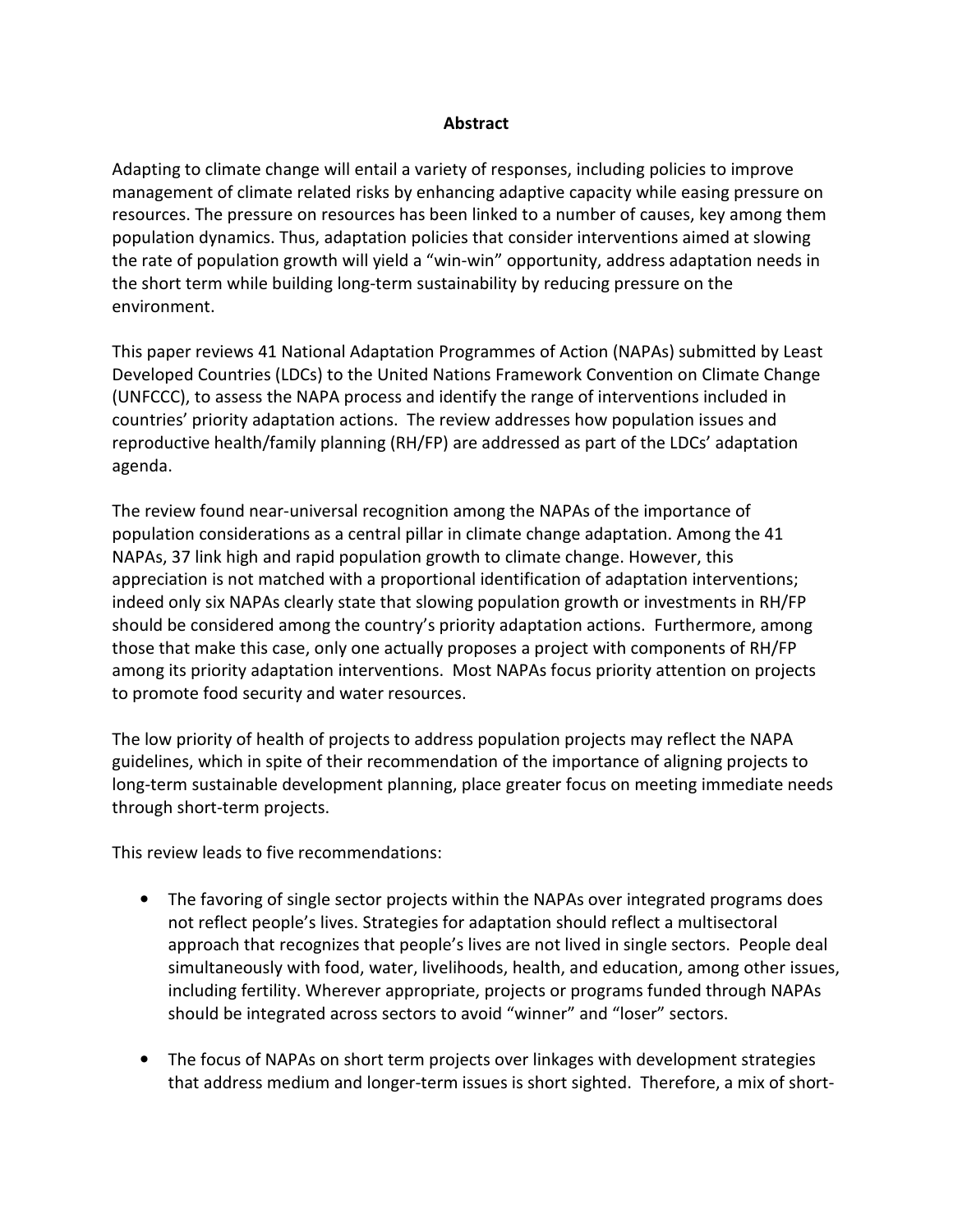and longer-term projects that incorporate participation across development sectors to save lives and strengthen livelihoods is important to ensure a wide range of adequate responses in adapting to climate change.

- NAPAs should translate the recognition of population pressure as a factor related to countries' ability to adapt to climate change into relevant project activities. Such projects should include access to RH/FP, in addition to other strategies such as, for example, girls education, women's empowerment, and a focus on youth, that lead to lower fertility.
- Countries that have already clearly identified RH/FP projects in their NAPAs should expedite the development and implementation of these projects.
- Attention to population and integrated strategies should be central and aligned to longer-term national adaptation plans and strategies currently being discussed as part of enhanced action for adaptation.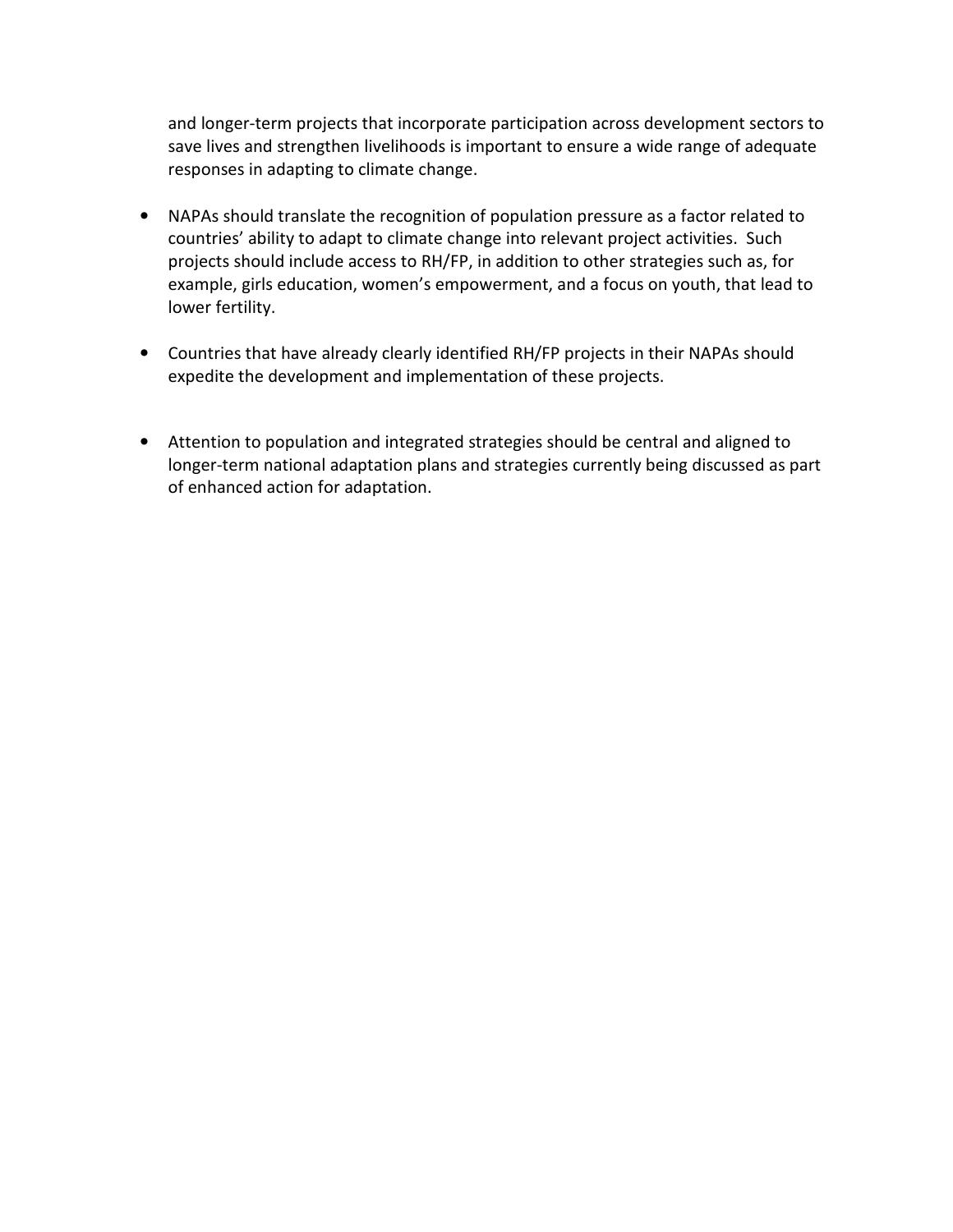# **Contents**

| 1. | $\label{eq:interoduction} \mbox{Introduction} \,\, \ldots \,\, \ldots \,\, \ldots \,\, \ldots \,\, \ldots \,\, \ldots \,\, \ldots \,\, \ldots \,\, \ldots \,\, \ldots \,\, \ldots \,\, \ldots \,\, \ldots \,\, \ldots \,\, \ldots \,\, \ldots \,\, \ldots \,\, \ldots \,\, \ldots \,\, \ldots \,\, \ldots \,\, \ldots \,\, \ldots \,\, \ldots \,\, \ldots \,\, \ldots \,\, \ldots \,\, \ldots \,\, \ldots \,\, \ldots \,\, \ldots \,\, \ldots \,\, \ldots \,\, \ldots \$ |
|----|--------------------------------------------------------------------------------------------------------------------------------------------------------------------------------------------------------------------------------------------------------------------------------------------------------------------------------------------------------------------------------------------------------------------------------------------------------------------------|
| 2. |                                                                                                                                                                                                                                                                                                                                                                                                                                                                          |
| 3. |                                                                                                                                                                                                                                                                                                                                                                                                                                                                          |
| 4. | How NAPAs Characterize Population As a Factor Related to Climate Change  4                                                                                                                                                                                                                                                                                                                                                                                               |
| 5. |                                                                                                                                                                                                                                                                                                                                                                                                                                                                          |
| 6. |                                                                                                                                                                                                                                                                                                                                                                                                                                                                          |
| 7. |                                                                                                                                                                                                                                                                                                                                                                                                                                                                          |
| 8. |                                                                                                                                                                                                                                                                                                                                                                                                                                                                          |
| 9. |                                                                                                                                                                                                                                                                                                                                                                                                                                                                          |
|    | $References \hspace{20pt} 15$                                                                                                                                                                                                                                                                                                                                                                                                                                            |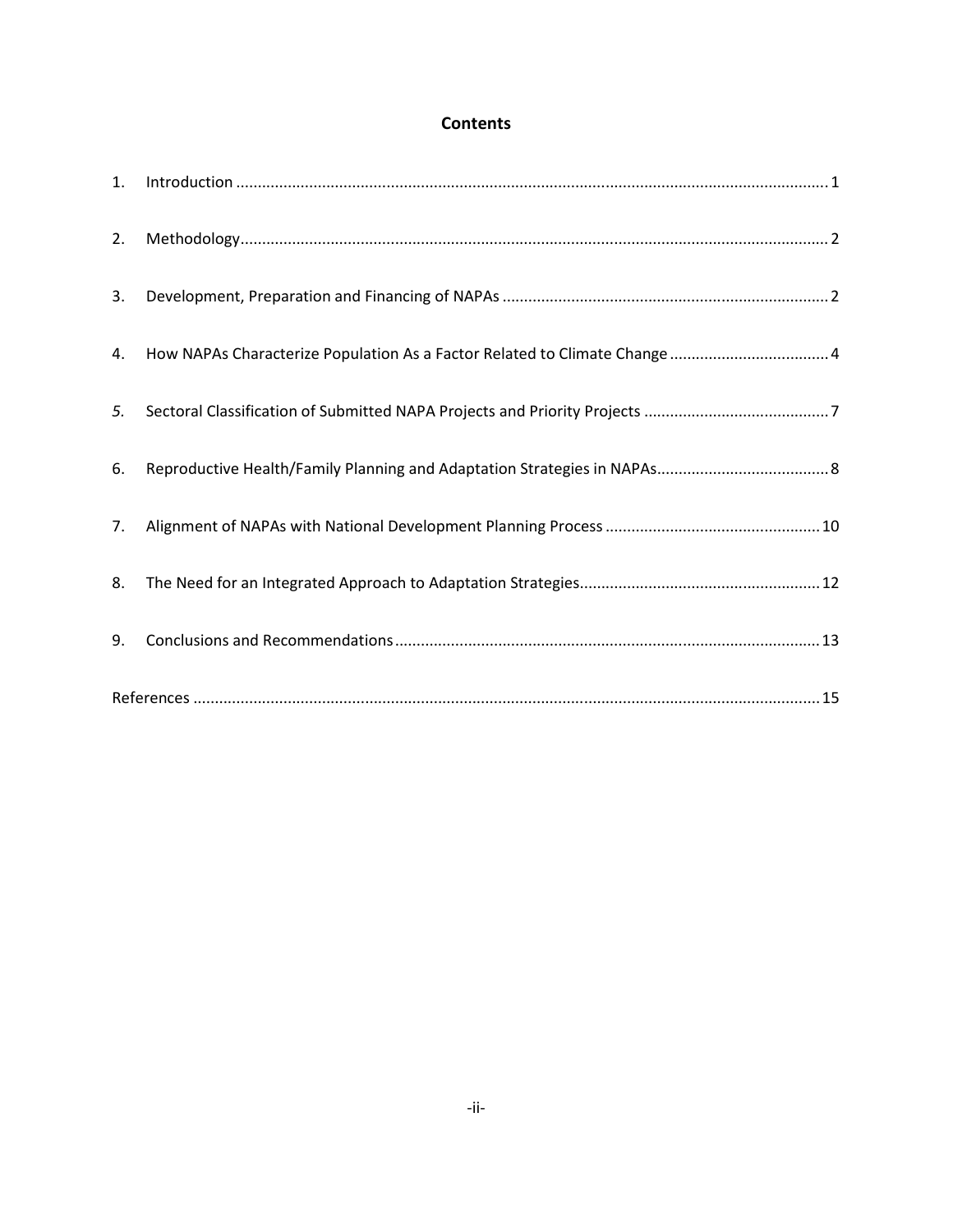# List of Acronyms

| CBD           | <b>Convention of Biological Diversity</b>                |
|---------------|----------------------------------------------------------|
| CBO           | <b>Community Based Organization</b>                      |
| GEF           | <b>Global Environment Facility</b>                       |
| HDR           | Human Development Report                                 |
| <b>ICPD</b>   | International Conference on Population and Development   |
| LDC           | Least Developed Country                                  |
| LDCF          | Least Developed Country Fund                             |
| LEG           | <b>LDC Expert Group</b>                                  |
| NAPA          | National Adaptation Programmes of Action                 |
| <b>NGO</b>    | Non Governmental Organization                            |
| ODA           | <b>Official Development Assistance</b>                   |
| PIF           | Project Implementation Form                              |
| PPG           | <b>Project Implementation Grant</b>                      |
| PRS           | <b>Poverty Reduction Strategy (Paper)</b>                |
| UNCED         | United Nations Conference on Environment and Development |
| <b>UNDP</b>   | United Nations Development Program                       |
| UNEP          | <b>United Nations Environment Program</b>                |
| <b>UNFCCC</b> | United Nations Framework Convention on Climate Change    |
| <b>UNITAR</b> | United Nations Institute for Training and Research       |
| WGF           | <b>Water Governance Facility</b>                         |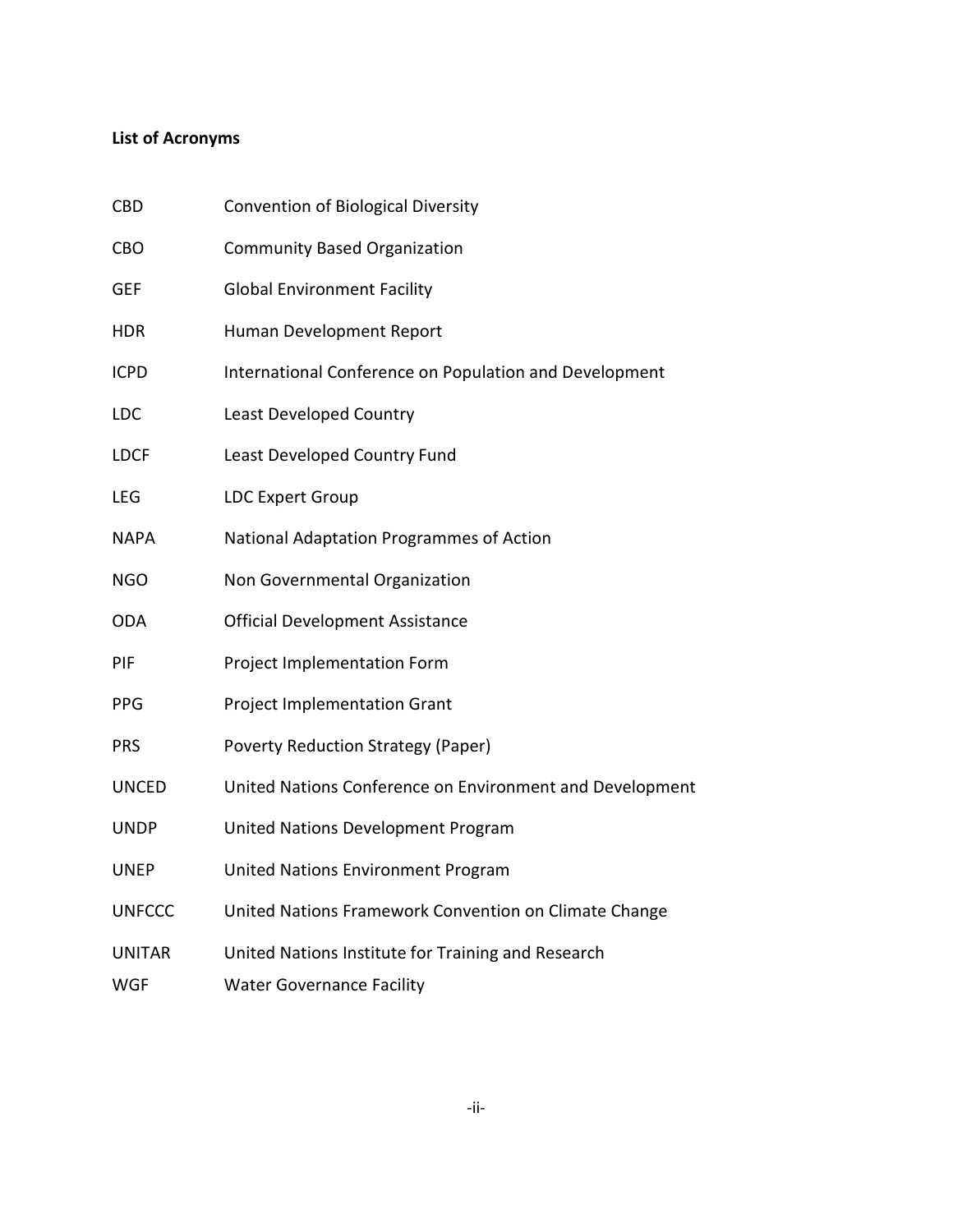#### 1. Introduction

Perhaps the greatest irony of climate change is that countries that have had the least to do with growing emissions are likely to experience the most severe impacts of climate change. Due to the persistence of carbon in the atmosphere, global warming is inevitable under any scenario produced by the Intergovernmental Panel on Climate Change in the coming decades and global greenhouse gas emissions will continue to increase at least up to the year 2020 (IPCC 2007). While mitigation is critical, there is growing consensus that helping affected countries and people adapt to climate change is also important since the impacts of climate change are already being felt, and will worsen in the future [IPCC 2001, Huq et al. 2003, AIACC 2004, UNFCCC 2007, UNDP 2008, FAO, 2008, UNFCCC 2009).

While most international focus is on mitigation of climate change, including through wellpublicized international conferences and agreements such as the Kyoto Protocol, the international community has also developed mechanisms to address adaptation. As such, adaptation as a response to the climate change problem has gained importance in the international policy agenda (Huq and Reid 2007). The Bali Action Plan, an addendum to the United Nations Framework Convention on Climate Change (UNFCCC), recently identified the need for enhanced action on adaptation (UNFCCC 2007).

A large share of the population in the developing countries is already vulnerable and living in marginalized areas, which are susceptible to climate variation and extreme weather events. Population growth is occurring most rapidly in the developing world, increasing the scale of vulnerability to projected impacts of climate change. In 2005, the average population density in developing countries was 66 people/km<sup>2</sup>, compared to 27 people/ km<sup>2</sup> in developed regions (Jiang and Hardee 2009). More than half (27) of the (49) Least Developed Countries (LDCs) are projected to at least double their current population by 2050, based on the UN's most recent population projections. Human population growth will increase vulnerability to many of the most serious impacts of climate change. Food scarcity, water scarcity, vulnerability to natural disasters and infectious diseases, and population displacement are all exacerbated by rapid population growth (Jiang and Hardee 2009, GLCA 2009).

Recognizing that LDCs, including Small Island Developing States, are among the most vulnerable to, and with the least capacity to cope with, extreme weather events and the adverse effects of climate change, National Adaptation Programmes of Action (NAPAs) were established as part of the Marrakech Accords of the 2001 UNFCCC Conference of Parties (COP). NAPAs were intended to provide assistance to LDCs in developing plans to address the adverse effects. NAPAs, which are supposed to link with national development processes, provide a process for LDCs to identify priority activities that respond to their urgent and immediate adaptation needs.

What is the experience with NAPAs to date? What interventions are being included in NAPAs? Is population and reproductive health/family planning (RH/FP) addressed in NAPAs, including through projects proposed by countries? This paper starts with a description of the NAPA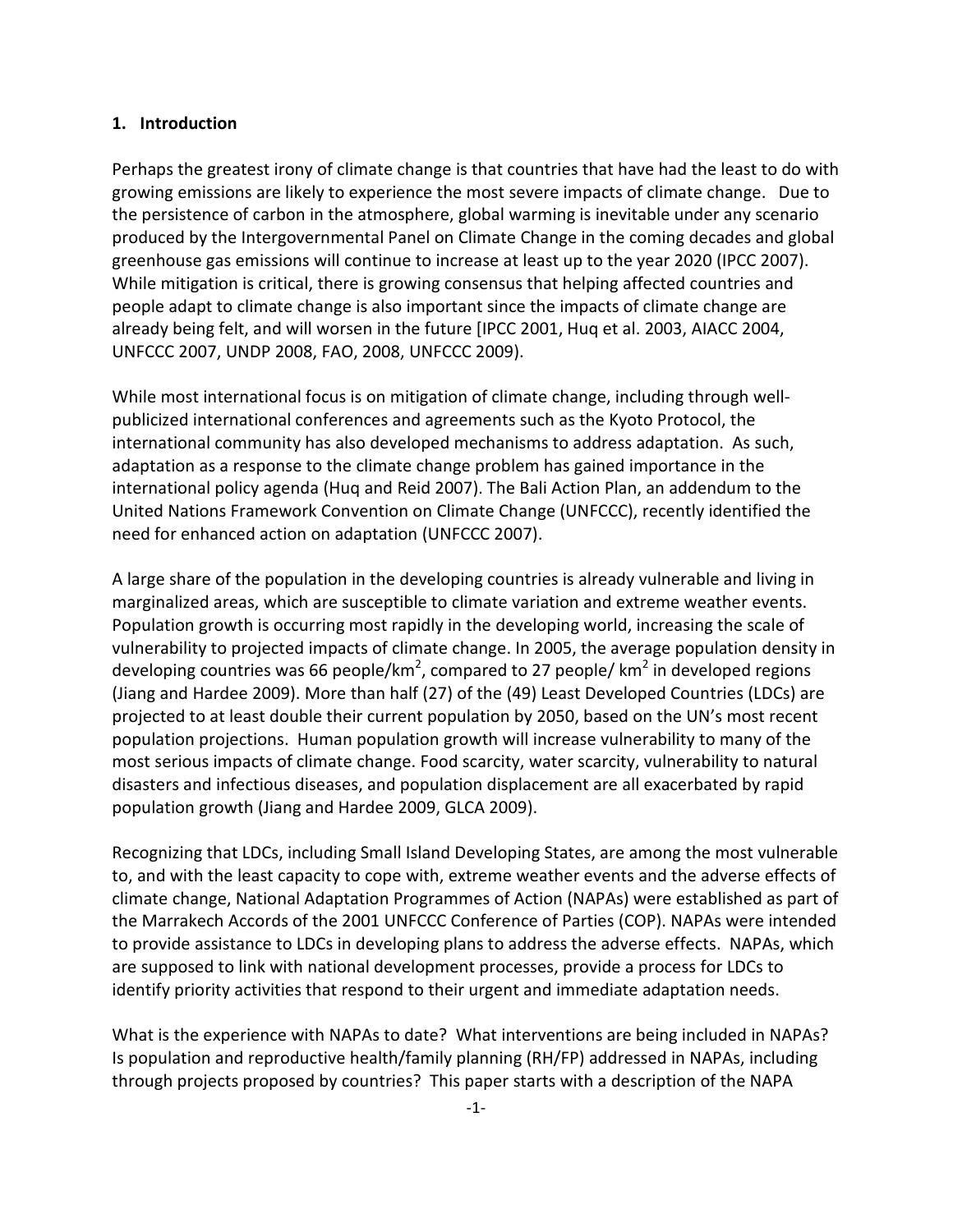process and a discussion on their development, preparation and financing. It then analyzes how population factors are addressed in NAPAs and the range of adaptation interventions identified and prioritized by countries, including RH/FP. The paper ends with a discussion of the challenge of addressing population and RH/FP through the existing NAPA process and a discussion of how NAPAs are aligned with national development processes. Finally, the paper makes suggestions for the NAPA process to include more integrated programming that links with development strategies.

# 2. Methodology

l

The 41 NAPAs that have been submitted as of May 2009, which are listed in Table 1, were included in the analysis. Relevant information on all NAPAs and projects was assembled by the authors into an Excel database. Analysis focused on this database and on content of the NAPAs and projects. This information was supplemented by a review of literature on NAPAs, adaptation, and the relationship between population and climate change.

# 3. Development, Preparation and Financing of NAPAs

Among the 49 eligible LDCs, 41 (85 percent) have submitted their NAPAs to the UNFCCC<sup>1</sup>. In addition, three NAPAs are in the final stages of preparation and are expected to be completed by the second quarter of 2009. Finally, preparation process has been initiated or on-going in four countries and the NAPAs expected to be completed before the end of 2009. The current status of NAPAs preparation is presented in Table 1. The Annex contains more detail about the NAPA process.

According to the UNFCCC, the rationale for developing NAPAs "rests on high vulnerability and low adaptive capacity of LDCs, many of which count among some of the world's poorest. This demands in turn the immediate and urgent support for projects that allow for the adaptation to the adverse effects of climate change" (UNFCCC/LEG 2002). Activities and projects proposed through NAPAs are those whose further delay could increase vulnerability, or lead to increased costs at a later stage. Acknowledging that countries need to have national adaptation plans which identify and prioritize not only the urgent and immediate needs but also the medium and long-term adaptation needs, longer-term national adaptation plans are part of the on-going

 $1$  The Convention entered into force on 21 March 1994 sets an overall framework for intergovernmental efforts to tackle the challenge posed by climate change. Under it, governments gather and share information on greenhouse gas emissions, national policies and best practices; launch national strategies for addressing greenhouse gas emissions and adapting to expected impacts, including the provision of financial and technological support to developing countries; and cooperate in preparing for adaptation to the impacts of climate change. It enjoys near universal membership, with 192 countries having ratified it to date.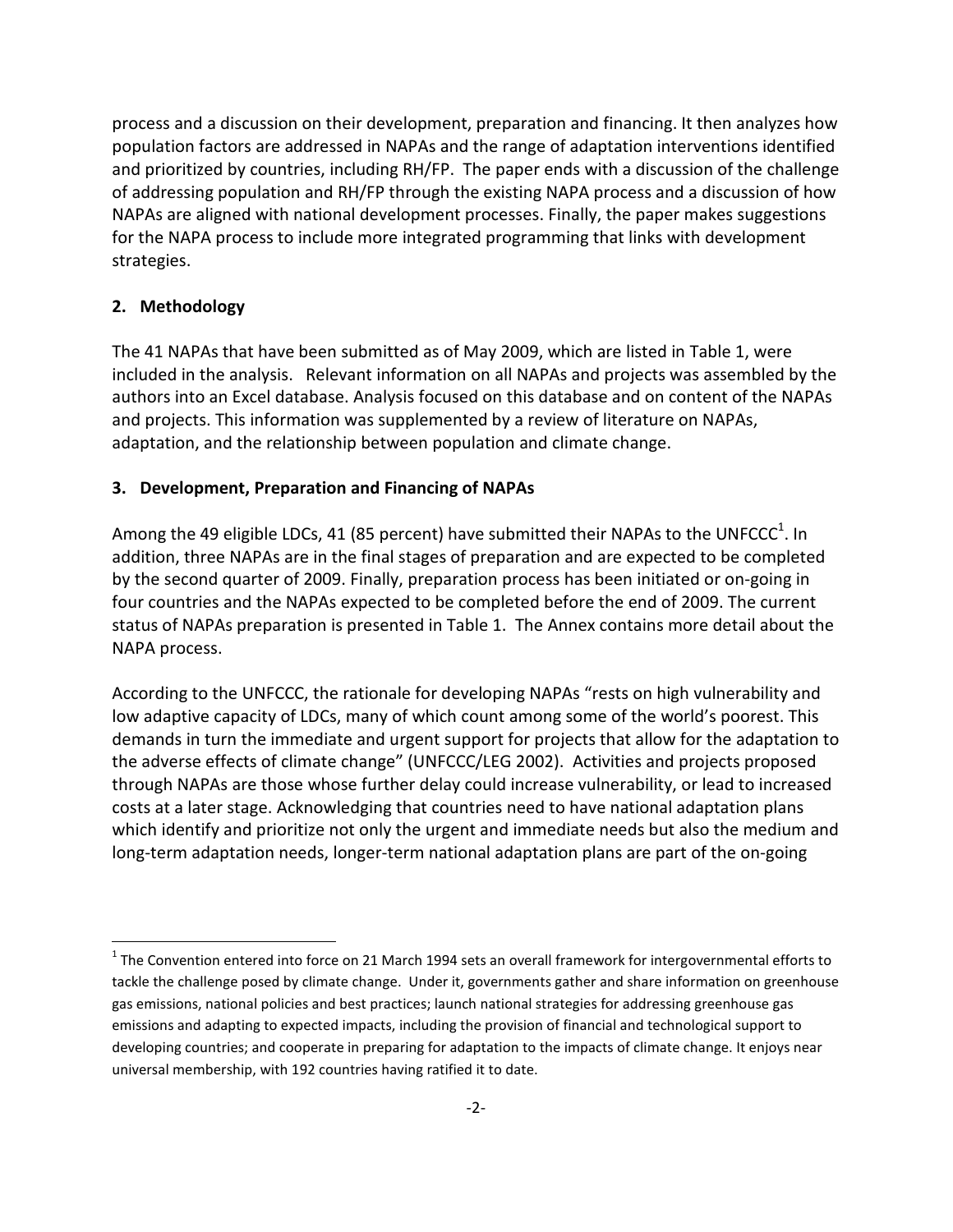UNFCCC negotiations<sup>2</sup>. It is envisaged that NAPAs would fit into the longer-term national plans of adaptation action.

NAPAs also provide an avenue for linking issues associated with implementing the three Rio Conventions on environment<sup>3</sup>. An important guiding principle in the preparation of NAPAs is that the process ought to be a bottom-up, participatory approach that involves a broad range of stakeholder groups and focuses on local communities, considering their current vulnerability and urgent adaptation needs (UNFCCC/LEG 2002).

Following NAPA guidelines, countries undertake four steps to develop their NAPAs, described in more detail in the Annex: 1) establish a NAPA organization that should include local communities and representatives from various sectors (e.g. agriculture, water, energy, forestry, health and tourism); 2) synthesize available information on impacts, coping strategies, national and sectoral development plans to provide a baseline measure of vulnerabilities; 3) identify projects through consultations with stakeholders and develop a list of priority projects; and 4) submit the NAPA to the UNFCCC. Once a NAPA has been submitted to the UNFCCC secretariat, the LDC Party can start the process of implementation under the LDC Fund (LDCF), which is managed by the GEF. To initiate implementation, an LDC Party prepares a concept note and requests an implementing agency of the GEF to assist it in submitting a proposal for funding to the GEF under the LDCF. The GEF agency then works with the country to develop the concept into a full project that is ready for implementation under the GEF project cycle.

Osman-Elasha and Downing (2007) assessed country-level NAPA process based on the 14 NAPAs submitted to the UNFCCC by April 2007, half of which were from African LDCs. The analysis built on interviews with members of NAPA teams, and the most important conclusion was that the NAPA preparation needs to be viewed as a process and not as an end product. They also concluded that the main strengths of the NAPA process were the creation of awareness and sense of ownership amongst various stakeholder groups at different levels, from policy makers to the general public at the local level. The major weaknesses identified during the process of preparing the NAPAs were institutional barriers that hindered the free exchange of information including communication problems between central offices and states. They found that NAPA coordination teams are mainly found either under the umbrella of environment or the meteorology departments and mostly represent the UNFCCC Focal Points. This composition of the teams has implications for the content of the NAPAs.

l

 $2$  Longer-term national adaptation plans are part of the UNFCCC discussions on enhanced action on adaptation taking place under the "Ad Hoc Working Group on Long-Term Cooperative Action" (AWGLCA) and featured at its 6<sup>th</sup> Session held in Bonn, June 2009.

<sup>&</sup>lt;sup>3</sup> These are: Convention of Biological Diversity (CBD), United Nations Commission for Combating Desertification (UNCCD), and United Nations Framework Convention on Climate Change (UNFCCC).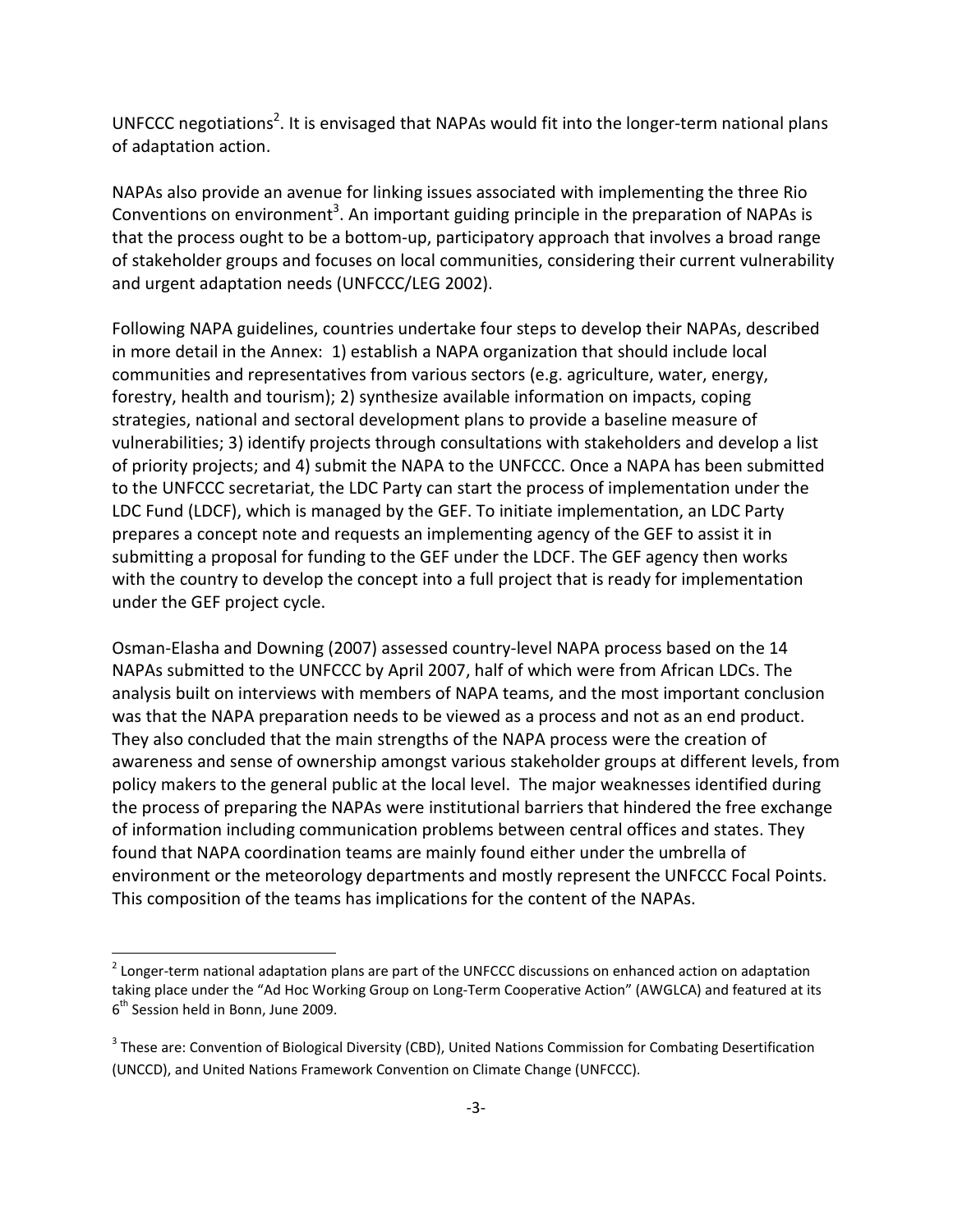Financing is a key component of NAPAs. Although estimates of the level of funding required to assist developing countries to adapt to the impacts of climate change vary widely<sup>4</sup>, there is general agreement that the cost to the public and private sector could be in the range of tens of billions of dollars per year. The total indicative cost of implementing the 448 projects prioritized by the 41 NAPAs is over \$800 million<sup>5</sup> yet currently the NAPAs Fund, the Least Developed Country Fund (LDCF), has mobilized about US\$ 176 million, hence a huge disparity between the financial needs of NAPAs and the mobilized financial resources. Furthermore, there is consensus that resource shortfalls hinder funding of NAPAs and that countries are generally underestimating the costs of adaptation (Agrawala and Fankhauser 2008, CCCD 2009). Article 4.4 of the UNFCCC commits developed countries to assist developing country Parties particularly vulnerable to the effects of climate change to meet the costs of adaptation. This assistance is understood to come in the form of new and additional funding (i.e. beyond what developed countries provide as overseas development assistance or ODA).

# 4. How NAPAs Characterize Population As a Factor Related to Climate Change

Analysis of NAPAs to explore how they describe population dynamics and climate change showed that most NAPAs identify population and health issues as relevant for climate change adaptation strategies.

37 NAPAs explicitly make linkages between climate change and population and identify rapid population growth as a problem that either aggravates the vulnerability or reduces the resilience of populations to deal with the effects climate change (Table 1). Although the different NAPAs have diverse concerns, the effects of rapid population growth have been linked with climate change through five factors: food insecurity; natural resource depletion/degradation; water resource scarcity; poor human health; and migration and urbanization.<sup>6</sup>

l

<sup>&</sup>lt;sup>4</sup> The estimated annual costs of adaptation (US\$) range from: 31 billion (Stern Review), 34 billion (World Bank), 55-135 billion by 2030 (UNFCCC), 50 billion (Oxfam), to 89 billion by 2015 (UNDP).

<sup>&</sup>lt;sup>5</sup> The total cost of implementation of all the NAPAs is currently estimated at US\$ 2 billion by Oxfam and the International Institute for Economic Development (IIED), revised up from the original US\$ 1.6 billion. This was based on an extrapolation of the costs of submitted NAPAs.

<sup>&</sup>lt;sup>6</sup>This classification was guided by unpublished analysis on population and NAPAs by MSI and PSN (2009) characterizing population as affecting climate change primarily in three ways, "(1) by acting in tandem with climate change to deplete key natural resources, for example through soil erosion and deforestation, (2) by causing a significant escalation in demand for resources, such as fresh water and food, that are declining in availability due to climate change, and (3) a heightening of human vulnerability to the effects of climate change, including by increased pressure on human health and by forcing more people to migrate and settle in areas at risk of extreme weather events."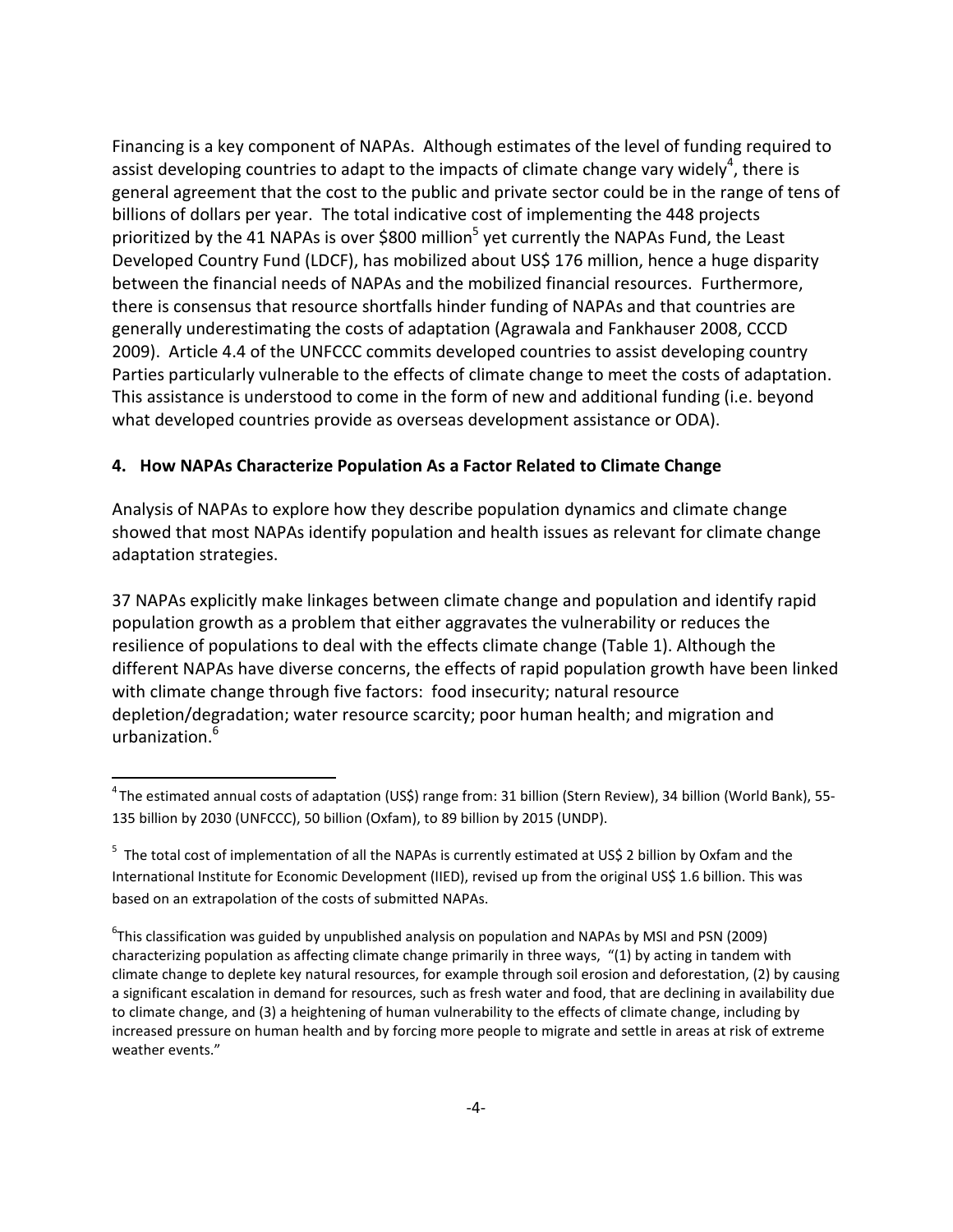## Population pressure and food insecurity

Thirty-five NAPAs link high population growth, mostly in union with other factors, to food insecurity. Population pressure contributes to food insecurity by increasing a country's vulnerability to food shortages in the event of occurrences such as droughts and floods and by increasing demand for food and putting additional pressure on the food supply system. Food insecurity is also manifested through diminishing food resources, for example fish stocks as reported in Gambia, Bangladesh, Kiribati, Solomon Islands, and Tuvalu.

Population pressure is more pronounced in certain areas which are more susceptible to climate change events such as droughts and floods. For instance, NAPAs recognize high populations residing in low-lying coastal areas (Samoa, Solomon Islands), hilly or mountainous areas (Tuvalu), and on scarce arable land (Uganda, Central Sudan along the Nile River).

## Population pressure and natural resource depletion/degradation

Natural resource depletion or degradation is a central theme of the NAPAs and is often linked to population pressure. Excerpts from selected NAPAs indicate that rapid population growth: "results in the imbalance of the already limited resources and the threat of climate instability" (Comoros), "is a cause of decline in resources base" (Ethiopia), "is partly contributing to unsustainable natural resource use" (Gambia), "linked to environmental resource stress," and "leads to excessive fishing and to structural changes to the shoreline" (Kiribati), "led to ecological imbalances expressed by the deterioration of livelihoods" (Niger), "an important factor of pressure on the environment" (Haiti), "placing pressure on sensitive environments"(Tuvalu), and "tend to degrade highland ecosystem" (Uganda).

Population pressure is directly linked to deforestation in the NAPAs of Sierra Leone, Solomon Islands, Rwanda, Mozambique, and Uganda. The Uganda NAPA goes further to associate high population density with observed biodiversity loss, and especially the disappearance of medicinal plants and pasture.

## Population pressure and water resource scarcity

Population pressure is deemed to increase the demand for water and further reduce its future availability. In Sudan, for example, "unfavorable weather conditions combined with population growth has rendered the Setaite River incapable of sustaining the town of Gedarif." Water scarcity is identified as a common problem in Tuvalu, and is associated with the growth in population and urbanization. The same is true in Vanuatu, whose NAPA acknowledges that population growth, particularly in urban areas, has already placed pressure on water resources and supply services and that climate change is likely to increase demand for water while impacting on both quantity and quality of water resources. Population increases in urban centers have put pressure on groundwater, as noted by Zambia's NAPA.

## Population pressure and poor human health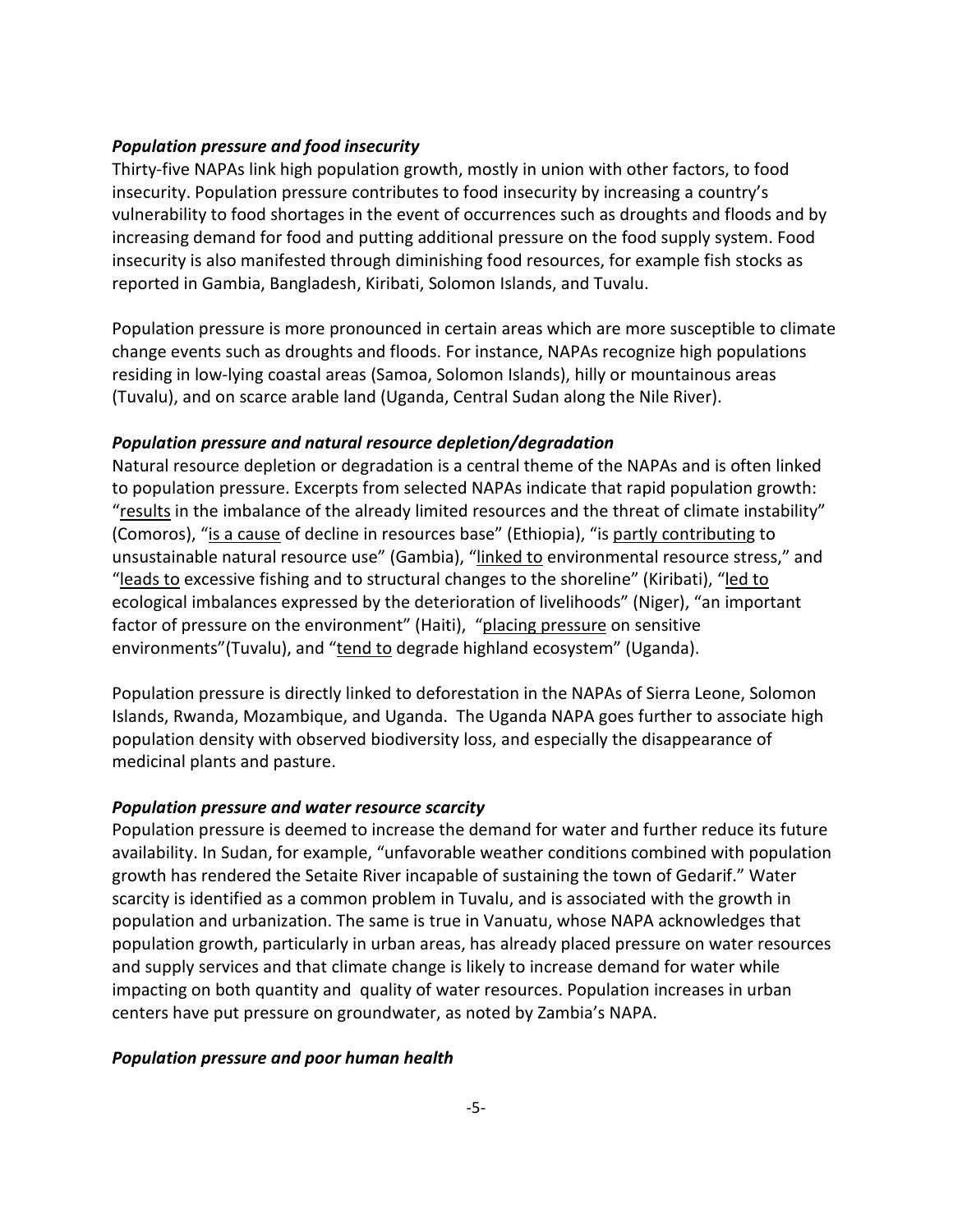A number of NAPAs link population and climate change to human health. Kiribati notes that the spread of water borne diseases is associated with high population density in urban areas. Maldives' NAPA asserts that "the vulnerability to climate change related health risks is further compounded by local characteristics such as the high level of malnutrition in children, accessibility and quality of healthcare, high population congestion and low income levels". In Tuvalu, the NAPA contends that "overpopulation" increases the risks of water borne diseases. In Uganda, the NAPA notes, heavy rainfall has led to flash floods and resulted in the outbreak of waterborne diseases such as diarrhea and cholera, while prolonged dry spells have resulted in outbreaks of respiratory diseases. Population pressure increases the country's vulnerability in dealing with diseases.

#### Population pressure, migration and urbanization

Eighteen NAPAs link climate change to another major demographic concern, migration. Climate change imposes additional burdens upon communities already facing migratory challenges caused in part by rapid population growth. The migrating populations, either in search of new agricultural lands and pastures or urban areas, are already economically vulnerable and this vulnerability is increased since in most of the cases the zone that receives them is often faced with a high risk economic, social, and environmental vulnerability.

The migration of people and cattle, noted as one of the traditional adaptation strategies in Burundi and Niger, is identified as one of the real and potential adverse impacts of climate change resulting from reduced rainfall. The migration of at least 10% of the population and a loss of cultivable lands is an anticipated impact of climate change in Comoros while in Tanzania people living along the coast will be forced to migrate to other areas, something which may cause social conflicts and environmental degradation due to rapid population growth and utilization of resources.

According to Rwanda's NAPA, there is a migratory dynamic of people from the most densely populated provinces in the North and the South towards the least populated provinces especially in the East and South East. The migrating populations are already economically vulnerable and this vulnerability is increased by the high risk of drought and desertification in the recipient areas.

In Burkina Faso, frequent droughts have led to the migration of a part of the "Central Plateau" population to the West and the East of the country. These migrants, looking for better life conditions, have greatly contributed to the degradation of the areas that receive them.

With climate change negatively impacting rural livelihoods, migration from rural to urban areas is increasingly likely to become the favored adaptation strategy of the mobile rural poor. This will further exacerbate the problem of people living in vulnerable urban hazardous environments.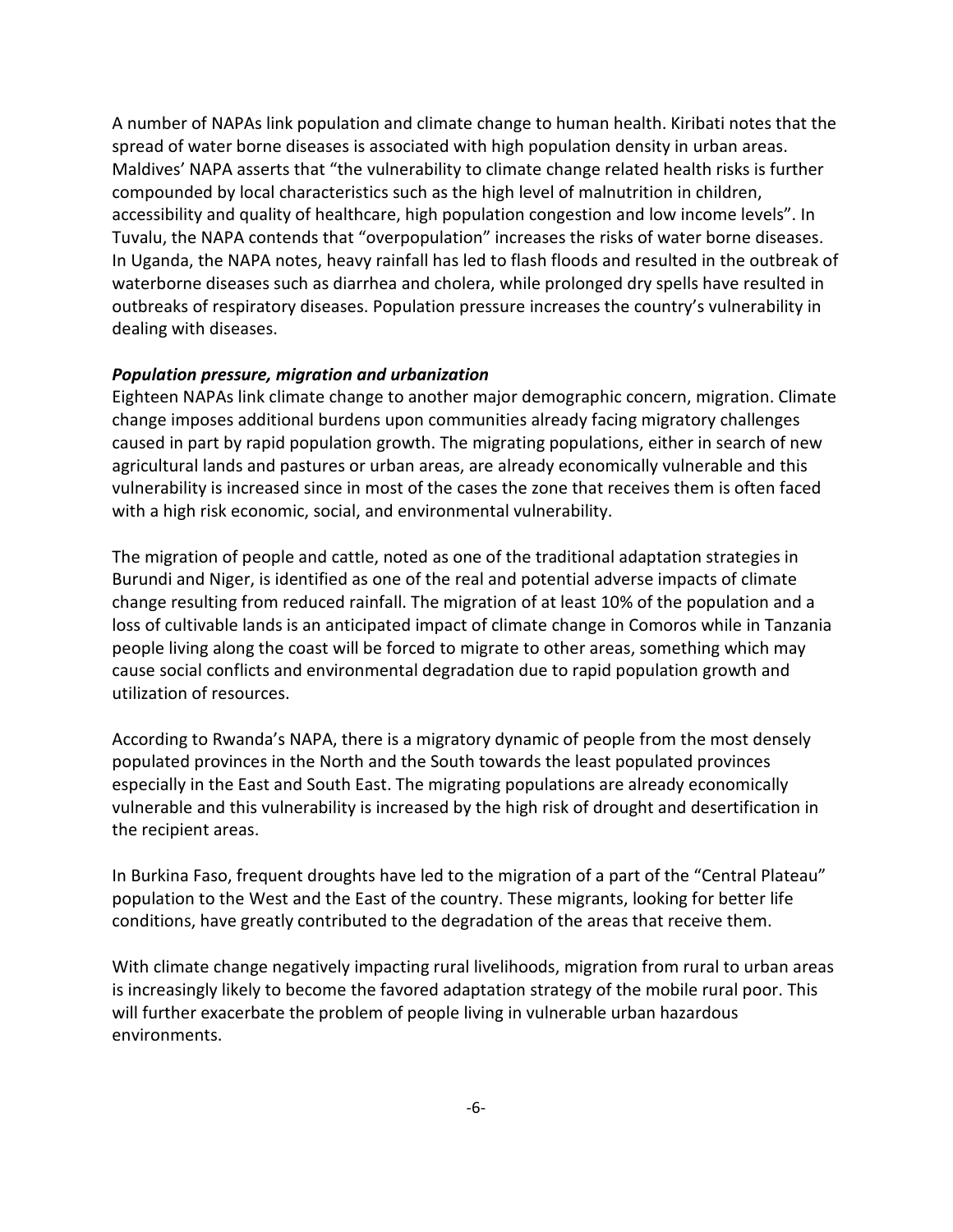Climate change will have a significant impact on urban settlements, especially in the face of increasing population and continual urban migration. Samoa's NAPA notes that climate change will have a significant impact on urban settlements, especially in the face of increasing population and continual urban migration. Poor drainage systems, lack of strategic planning, and an increasing urban population will only exacerbate the impacts of climate change on urban settlements.

In Djibouti, the NAPA notes, a process of massive migration has taken place. Unfavorable climatic conditions have led to migration from rural areas to "new urban areas" where previously nomadic populations are being forced to settle around water points established by the state. "This new urban lifestyle has led to the perturbation of previously established natural equilibriums." Rapid urbanization is "paralleled by clearing of forests and woodlands, expansion of cultivated area, over-fishing of particular species and severe coastal erosion" in Gambia.

The Solomon Islands' NAPA asserts that with an increasing population, waste management problems are an issue of increasing concern. In Sao Tome and Principe, the relocation of population at risk of food insecurity and landfalls in Malanza, Santa Catarina and Sundy was identified as a priority adaptation activity.

In summary, NAPAs are quite thorough in their treatment of the effects of population and climate change although analysis of demographic factors, including age structure and household size, are not adequately addressed. These demographic factors have been identified as important for understanding the links between population and climate change (Jiang 1999; Jiang and O'Neill 2004, Liu et al. 2003; Mackellar et al. 1995; Prskawetz, et al. 2004, van Diepen 2000).

Given that population is highlighted in most NAPAs, it follows that projects to address the effects of rapid population growth are included among priority projects. The next section examines which sectors and projects were prioritized in the NAPAs.

# 5. Sectoral Classification of Submitted NAPA Projects and Priority Projects

The total number of identified priority adaptation projects in the 41 submitted NAPAs is 448, although the number varies widely among the countries (Table 1).Using the same classification as the UNFCCC (UNFCCC 2009), identified projects fall into 12 broad categories, as shown in Table 2. Some projects and activities are difficult to classify into any one sector, therefore the UNFCCC includes them in a cross-sectoral category. In the NAPA preparation process, projects are ranked by the stakeholders in order of importance subject to selected criteria, including the expected impacts of the projects in terms of level or degree of adverse effects of climate change, poverty reduction to enhance adaptive capacity, synergy with multilateral environmental agreements, and cost effectiveness (UNFCCC/LEG 2002).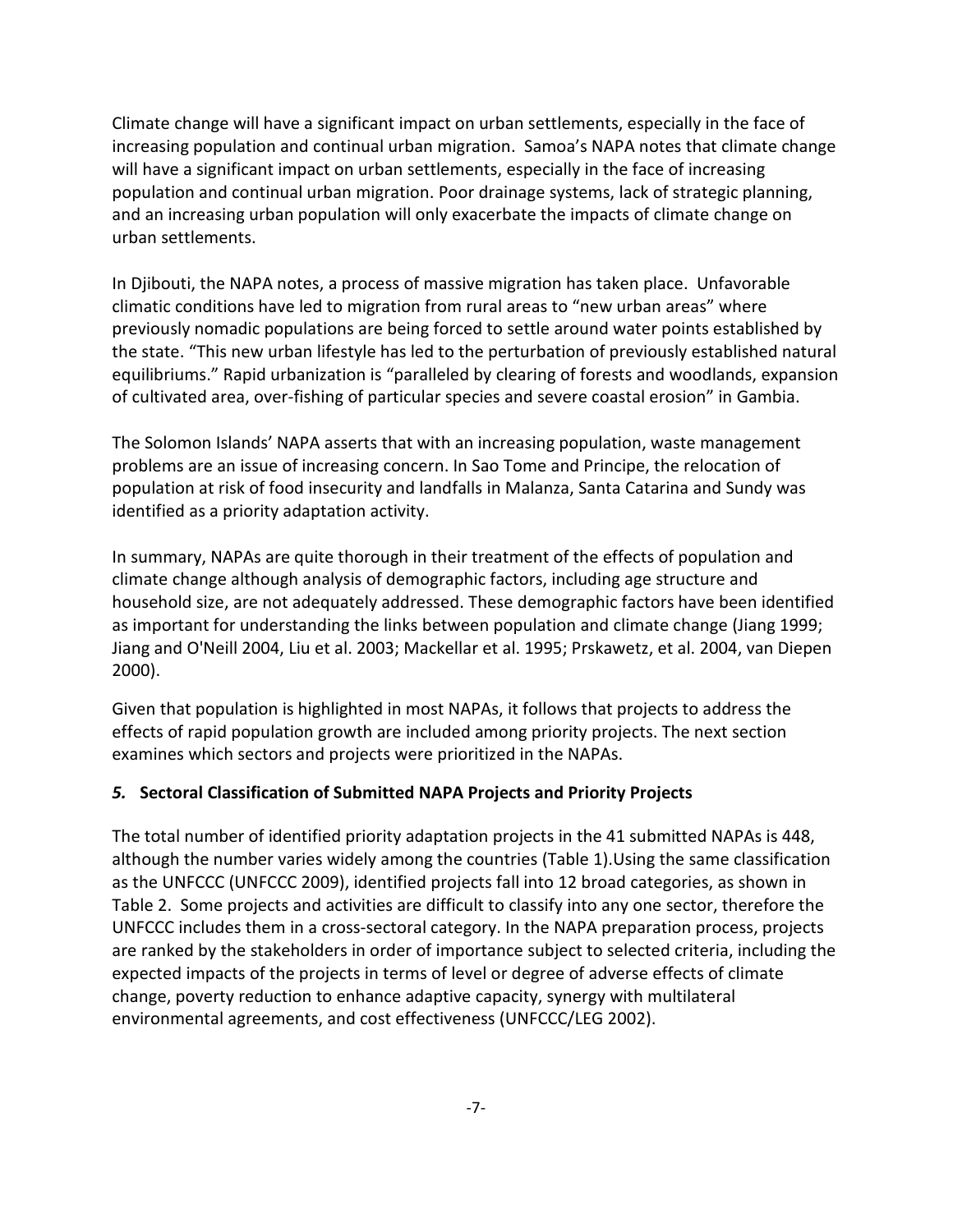Figure 1 shows the distribution of projects by sector. Half of the projects fall into three sectors food security, terrestrial ecosystems and water resources. This can be explained by the fact that agriculture, livestock, fisheries, and other income generating activities rely on terrestrial ecosystems and water resources which important for feeding and sustaining livelihoods for millions of people. Health sector accounts for around 7 percent of the total projects, after food security (21%), water resources and management (16%), terrestrial ecosystems (15%), cross sectoral (9%), and coastal zones and marine ecosystems (8%) (Figure 1). In addition, two projects in the cross-sectoral sector have health sector components, in Sudan and Solomon Islands. The minority of identified priority projects are in tourism, insurance, and energy sectors.

All the 41 countries identify the health sector among the most vulnerable sectors to climate change. However, less than half of the countries (18) have proposed a single project in the health sector. In terms of priority project ranking, projects in the health sector are generally not ranked among the first five priorities in any of the countries (Figure 2). Indeed, the ranking of the priority projects follows the same pattern as the distribution of the projects by sector. Health sector projects would therefore be ranked  $6<sup>th</sup>$  in terms of priority.

In an analysis of 14 NAPAs by Osman-Elasha and Downing (2007), a major weakness identified during NAPAs preparation was institutional barriers that hindered free exchange of information including communication problems between central offices and states. They found that NAPA coordination teams are mainly found either under the umbrella of environment or the meteorology departments and mostly represent the UNFCCC Focal Points. This composition of the teams has implications for the content of the NAPAs and may explain the low priority given to health – and by extension, RH/FP.

#### 6. Reproductive Health/Family Planning and Adaptation Strategies in NAPAs

Since most of the NAPAs identify rapid population growth as an integral challenge to climate change, it follows that slowing population growth should be a key option in dealing with effects of climate change. Reduced population pressure can ameliorate some of the effects of climate change and/or increase the ability of countries to adapt. RH/FP has been recognized as one of many strategies that can slow population growth and reduce demographic pressure (Ross 2004; USAID Health Policy Initiatives 2006). Yet, as mentioned above, there is limited identification of adaptation projects in the health sector, under which RH/FP broadly falls. In addition, the identified health sector projects are not ranked favorably among the priority actions, and priority actions are more likely to be implemented.

Only six NAPAs, described below, clearly state that slowing of population growth or investments in RH/FP should be considered among the country's priority adaptation actions (Table 1). These countries include Comoros, Ethiopia, Gambia, Kiribati, Zambia and Uganda. Furthermore, among those NAPAs that clearly make this case, only Uganda actually proposes a project with components of RH/FP among its priority adaptation interventions. Another project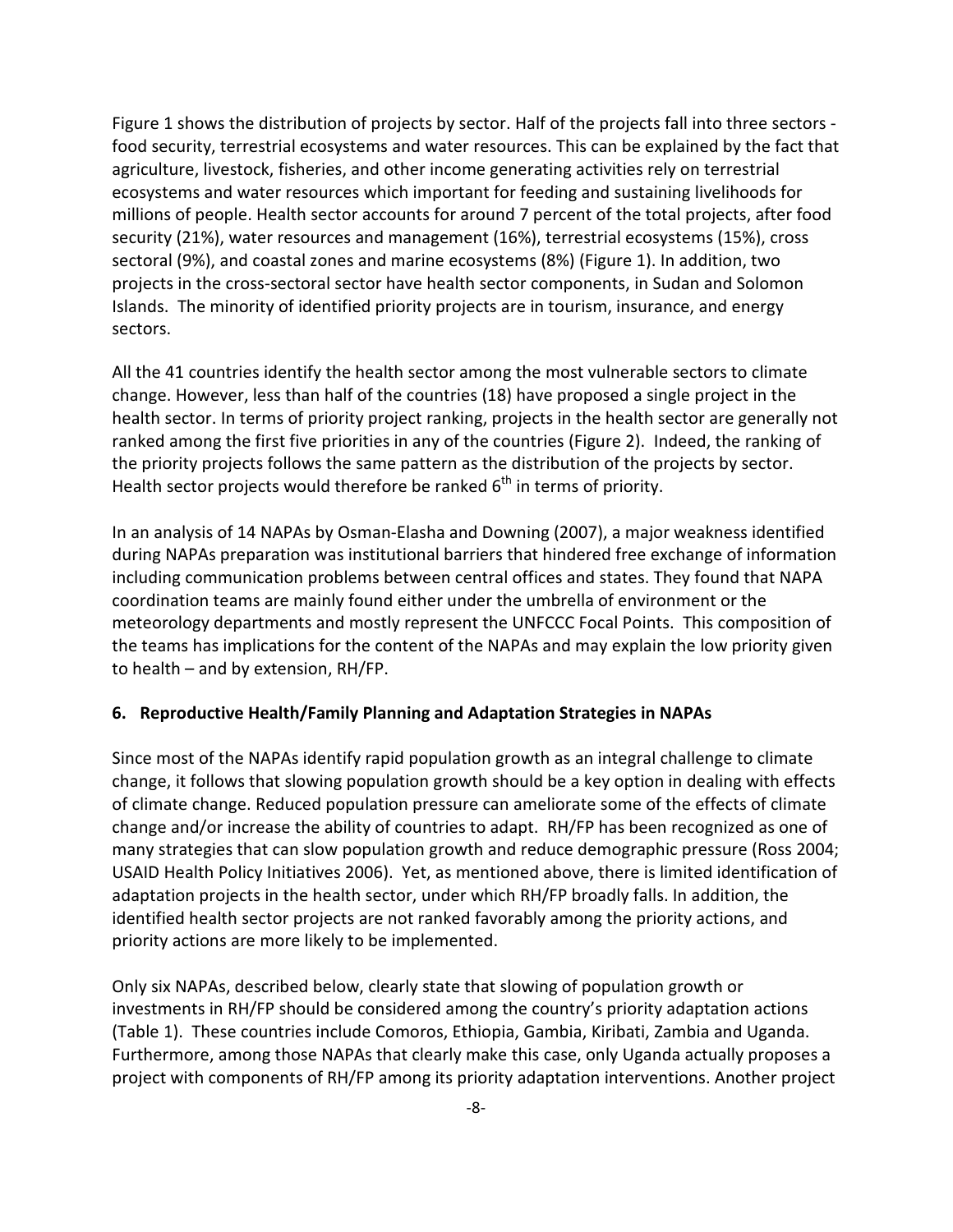with RH/FP components is proposed by Sao Tome and Principe, whose NAPA neither links population pressure to climate change nor to RH/FP. In both Uganda and Sao Tome and Principe's NAPAs, RH/FP is integrated with other priority adaptation interventions.

Comoros' NAPA notes that population growth is a source of vulnerability, and credits family planning programs for the reduction of the population growth rate. Even though the NAPA establishes clearly the linkage between climate change and FP policies, the NAPA team fails to identify a priority project with RH/FP programs.

In Ethiopia, high population growth is identified as one of the causes of vulnerability to climate change. During the NAPA process, mainstreaming family planning into agriculture was proposed in the regional consultative workshops as an adaptation strategy. Although the NAPA identifies mainstreaming of family planning into agriculture as one of the potential crosssectoral adaptation options, there is no component of RH/FP in any of the proposed priority agricultural projects.

In Gambia, partly as a result of population pressure, the natural environment has taken the full brunt of unsustainable use of natural resources, as seen in the negative effects on the forest cover, rangelands, aquatic and marine organisms, as the NAPA reports. Taking cognizance of this fact, the NAPA proposes as a strategy for adaptation the stabilization of rural populations. However, none of the identified priority adaptation actions have RH/FP components.

Kiribati's NAPA mentions that the country has population policies to encourage family planning although these policies are yet to have a substantive effect. In the final ranking of projects, the NAPA Team clearly identified family planning as an adaptation strategy. Surprisingly, the identified priority projects did not have a single RH/FP project among the priority projects, despite the explicit mention. However, the document distinguishes between short-term adaptation, whose focus is on urgent and immediate needs (through the NAPA), and long-term strategic planning for adaptation which is addressed by an existing project outside the NAPA, the Kiribati Adaptation Project, which has "support for population and resettlement" as one of its programs.

Zambia's NAPA reiterates the importance of meeting the goals of the Fifth National Development Plan (FNDP) 2006 -2010, which includes integrated reproductive health with the objective of reducing the maternal mortality ratio. Despite this clear appreciation of the role of RH/FP in the NAPA and the linkage to the national development plan, the project team does not propose a project specific to RH/FP.

The Uganda NAPA makes a clear link between population and climate change and notes the need for family planning. The document identifies a negative social coping strategy, "famine marriage," where in times of food crisis, some parents distressfully marry off their daughters to secure dowry for survival. This fuels early marriages, dropping out of school and exposure to sexually transmitted infections and related reproductive complications. The NAPA team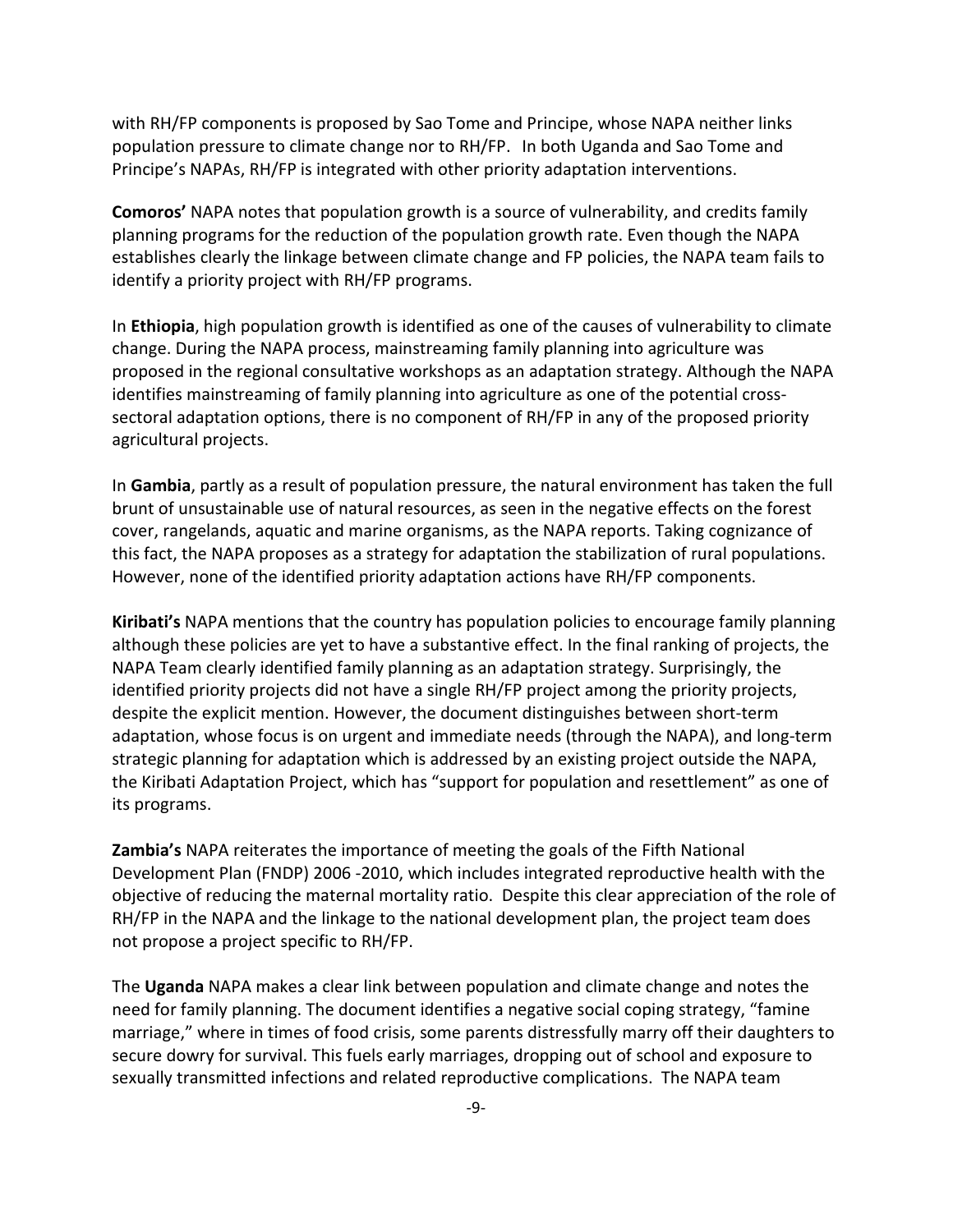identifies the "Community Water and Sanitation Project," which includes slowing population growth through family planning as part of a scaled up poverty alleviation program. However, the project profile does not mention the specific interventions in RH/FP, perhaps anticipating that NAPA project activities would link with RH/FP services in the country.

Sao Tome and Principe's NAPA mentions the vulnerability of its essentially young (79% younger than 35 years) and predominantly urban population, manifested through frequent migration among the coastal populations due to an increase of floods and coastal erosion. However, the NAPA neither acknowledges population pressure nor links it to climate change nor to RH/FP. Yet it is one of the few countries to identify a project with components of RH/FP. The project, ranked 3<sup>rd</sup> and titled "Communication Action for Behavior Change" has the objective of informing and sensitizing the population on behavior change for the prevention of diseases related with water, of vector transmission and other problems of health linked to climate change. It specifically includes a component on family planning counseling.

In summary, as shown in Figure 3, although population is mentioned as an important factor related to climate change in 37 NAPAs, only six NAPAs explicitly state that slowing population growth or meeting an unmet demand for RH/FP should be a key priority for their adaptation strategy, and only two NAPAs propose projects that include RH/FP. Neither of the projects has been funded.

## 7. Alignment of NAPAs with National Development Planning Process

Since many of the adaptation needs identified in the NAPAs are directly related to development issues, the effectiveness of NAPAs could be enhanced by integrating them into current development plans, policies and programs. One guiding principle in the preparation of NAPAs is that they should be mainstreamed into a country's development planning processes, including Poverty Reduction Strategies (PRSs). Ensuring that adaptation strategies fit with national development processes could link development and climate change agendas, since national development plans and strategies provide a framework for domestic policies and programs, as well as for foreign assistance, with the overall aim of reducing poverty (Bojo et al. 2004). Theoretically NAPAs and PRSs should have embraced common projects, built upon both short term adaptation interventions and longer term development strategies (McGray et al. 2007).

A brief analysis of NAPAs reveals that even though all the documents have a section on the linkage of the NAPA with national development plans, they treat and present this linkage differently. In many cases NAPAs and national development planning process are not well aligned. We identify two categories under which the NAPAs fall, in relation to alignment with national development planning processes. The first group, consisting of about 31 countries (76%), has NAPA documents which do not clearly demonstrate how they are linked to the national development processes. These documents only mention that the NAPA "was created on the basis of..", "has established strong linkages with..", or "supports.." the national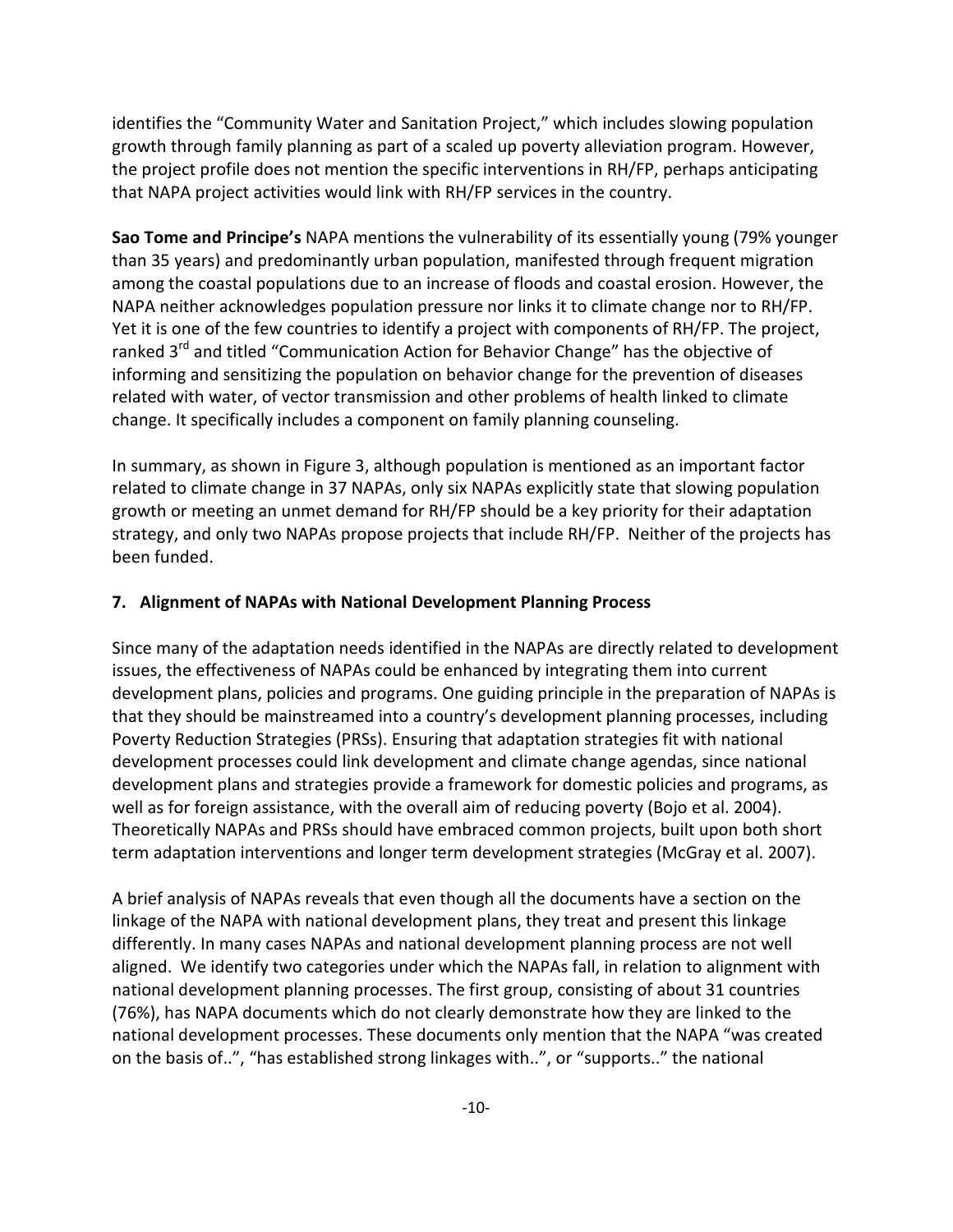development goals and strategies as espoused in the country's development plans without articulating any clear linkages.

The second category consists of 10 countries (24%) whose documents clearly establish the linkages between the NAPA and national development plans, complete with detailed analysis of the identified vulnerabilities and proposed projects. Some of these contain matrices of analyses showing how the NAPA fits into specific national development and sectoral development goals and even in specific programs and projects (Table 1).

Consensus is emerging about the disconnect between NAPAs and PRSs. A recent study commissioned by the GEF shows that mainstreaming adaptation into development agendas has not yet penetrated the world of PRSs (Hedger et. al 2008). According to the report, UNFCCC workshops have identified that crucially little work has been undertaken to integrate adaptation into development plans or within existing poverty alleviation agendas.

 A review of 19 PRSs in the 2007/2008 Human Development Report (UNDP 2007) found that although most of them identified climate events and weather variability as important drivers of poverty and constraints on human development, only four countries identified specific links between climate change and vulnerability. A similar observation is made by UNDP's Water Governance Facility WGF (2009), which notes that a major weakness of NAPAs is the lack of clear linkages between their content and that of PRSs and other national development strategies (WGF 2009).

This disconnect may be due, in part, to the structural differences between development plans and NAPAs, both of which ought to be undertaken in a participatory process, with a multidisciplinary approach and a sustainable development perspective. Although the sustainable development approach, capturing the social, environmental and economic pillars, implies a longer-term perspective, the guidelines for NAPAs to be "action-oriented" and "set clear priorities for urgent and immediate adaptation activities" imply a shorter term perspective. It is important that NAPAs not only take into account short-term projects but also recognize the need for a coherent long-term adaptation strategy to which the implementation of the identified projects will contribute (WGF 2007).

NAPAs are, by definition, project-oriented. UNDP finds that most NAPAs focus entirely on smallscale project-based interventions to be financed or co-financed by donors which has resulted in "an upshot of a project-based response that fails to integrate adaptation planning into the development of wider policies for overcoming vulnerability and marginalization" (UNDP 2007: 188). WGF (2009) corroborates this view by asserting that NAPAs generally focus on projects and are not very often successful integrating long-term development objectives. McGray et al. (2007) states that disconnect between NAPAs the PRSs arises from the fact that PRSs are prepared by ministries of finance or planning which are often entirely disconnected from the environment ministries most closely associated with the NAPA process. Osman-Elasha &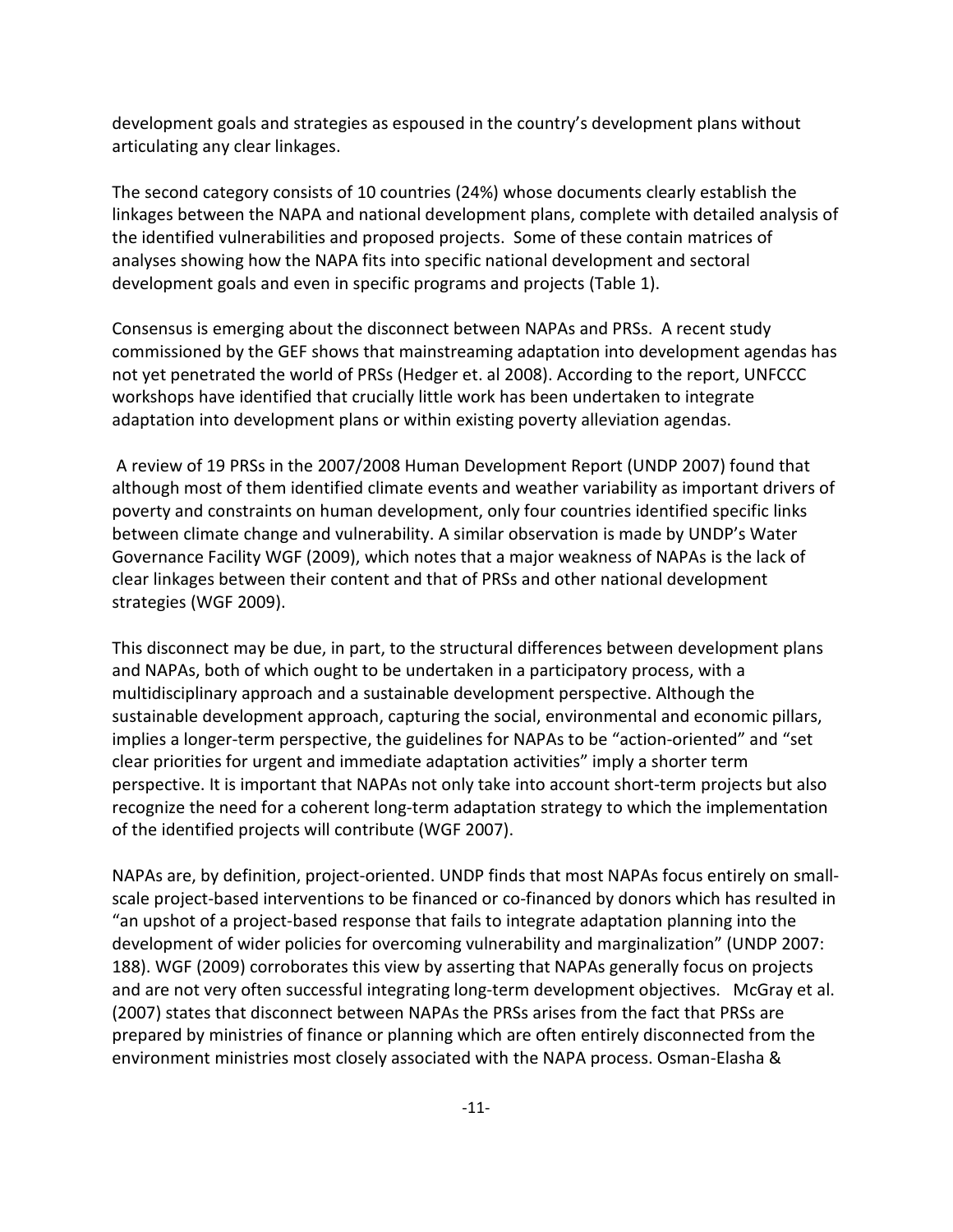Downing (2007) suggest viewing NAPAs as important for raising awareness, at least among national stakeholders, and putting climate change adaptation on the development agenda.

# 8. The Need for an Integrated Approach to Adaptation Strategies

Although a majority of the NAPAs identify rapid population growth as integral key component of vulnerability to climate change impacts, few choose to prioritize NAPA funds for RH/FP programs. Faced with multiple competing development priorities and climate change challenges, countries prioritize projects that are geared towards the alleviation of food insecurity and water resource scarcity, which are two key problems facing LDCs. Yet, in the LDCs, unmet need for family planning, or the percentage of women who want to stop having children or who wish to wait at least two years before having another child, is high; Yemen has the highest (50.9%) and 80 percent of the countries have over 20 percent unmet need (Table 1). Mainstreaming RH/FP into projects designed to address food insecurity and water scarcity can help slow population growth and alleviate pressure on limited food and water resources.

There is also a likelihood that a majority of stakeholders involved in the preparation of NAPAs, although recognizing the importance of stabilizing population growth to better adapt to future climate changes, do not perceive RH/FP programs as urgent and immediate projects but rather as long term strategic planning interventions, perhaps addressed in national development plans and PRSs. It is important to note, however, that population and RH/FP issues have not been adequately addressed by PRSs either. According to a World Bank review, most of the PRSs recognized population growth as an important issue for poverty reduction and had objectives and strategies but failed to translate these into specific policies or indicators to measure progress over time (World Bank 2007). An unpublished review of 45 PRSs found that while twothirds of them mention family planning, less than half have reference to any implementation details (Borda 2005 cited in ( Bhuyan et al. 2007).

This view is given credence by the Kiribati NAPA which clearly distinguishes between short-term adaptation for urgent and immediate needs (through the NAPA), and long-term strategic planning for adaptation (addressed by an existing project outside the NAPA, the Kiribati Adaptation Project, which has support for population and resettlement as one of its programs). Even though the NAPA guidelines state the importance of aligning projects to long-term sustainable development planning, they place greater focus on urgent action, which may be construed by NAPA stakeholders to imply short-term rather than long-term planning and development.

However, components of health and RH/FP could be integrated into projects in other sectors, as has been done in the NAPAs from Uganda and Sao Tome and Principe. For example, integrating health into projects focusing on agriculture and water resources that have a higher likelihood to be among high priority for NAPA funding, would improve the chances of RH/FP being implemented. Furthermore, such integrated projects are more likely to meet the needs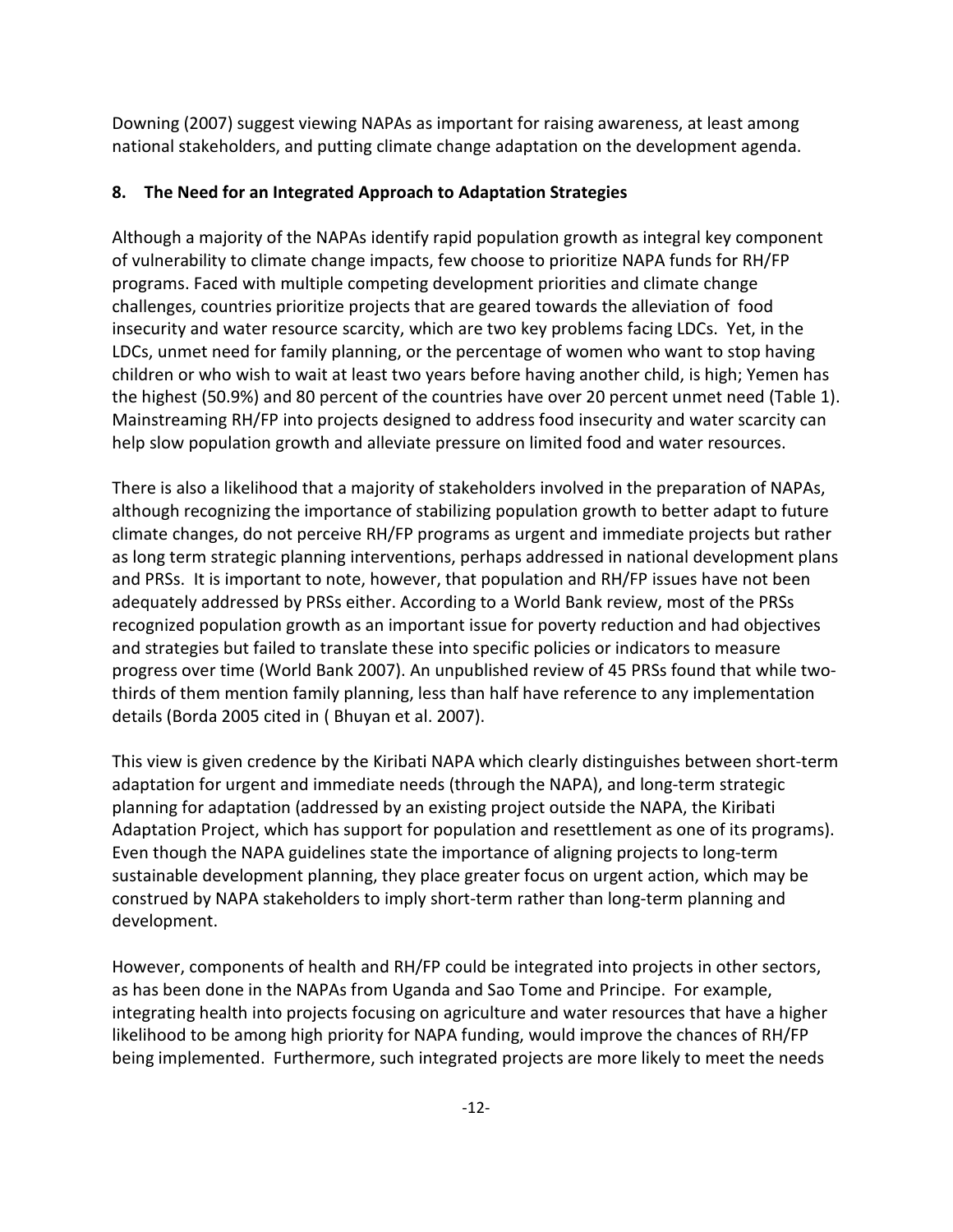of vulnerable populations, which face vulnerability in all aspects of their lives - food, shelter, livelihoods, health, etc., including their voiced desire to stop or space childbearing.

# 9. Conclusions and Recommendations

NAPAs are a major mechanism through which adaptation funding is to be provided to LDCs, which are likely to face the most severe impacts of climate change. This paper has shown that the NAPA process favors short-term project responses to climate change adaptation and that priority projects tend to be single-sector projects focusing on food security and water resources. NAPAs have also not been successful in aligning the identified urgent and immediate actions into existing national development planning processes, including PRSs, despite the requirement to do so during the NAPA process. Thus, LDCs – and the global community – are missing an important opportunity to link meeting immediate and short-term adaptation needs with longer term development issues, including the Millennium Development Goals (MDGs) that will also strengthen people's ability to adapt to climate change.

Furthermore, demand for funding exceeds current available resources for NAPAs, indicating that developed countries are not meeting their promises to fund adaptation to climate change in the most affected countries.

Since environmental degradation and climate change have been linked to demographic factors, including population growth, slowing the rate of population growth should be among the strategies implemented through NAPAs – and through national development plans. Voluntary RH/FP that respects the rights of individuals to choose the number and spacing of their children is recognized as one of many strategies that can help improve livelihoods and protect the environment by slowing population growth and reducing population pressure. RH/FP, included with investment in girls' education, economic opportunities and the empowerment of women, and investments in youth, which are all part of the MDGs, can help developing countries to speed up their demographic transition from high to low fertility and mortality rates and likely help people adapt to climate change.

This analysis of NAPAs shows that population pressure is recognized as an issue related to the ability of countries to cope with climate change. Thirty seven of the 41 submitted NAPAs broadly recognize and link rapid population growth to challenges the countries face in adapting to climate change. However, these linkages are not matched by a proportional response by adaptation projects that address population, including access to voluntary RH/FP. Only two countries among 41 include RH/FP projects in their NAPAs, and neither of those projects has received funding.

This review leads to five recommendations:

• The favoring of single sector projects within the NAPAs over integrated programs does not reflect people's lives. Strategies for adaptation should reflect a multisectoral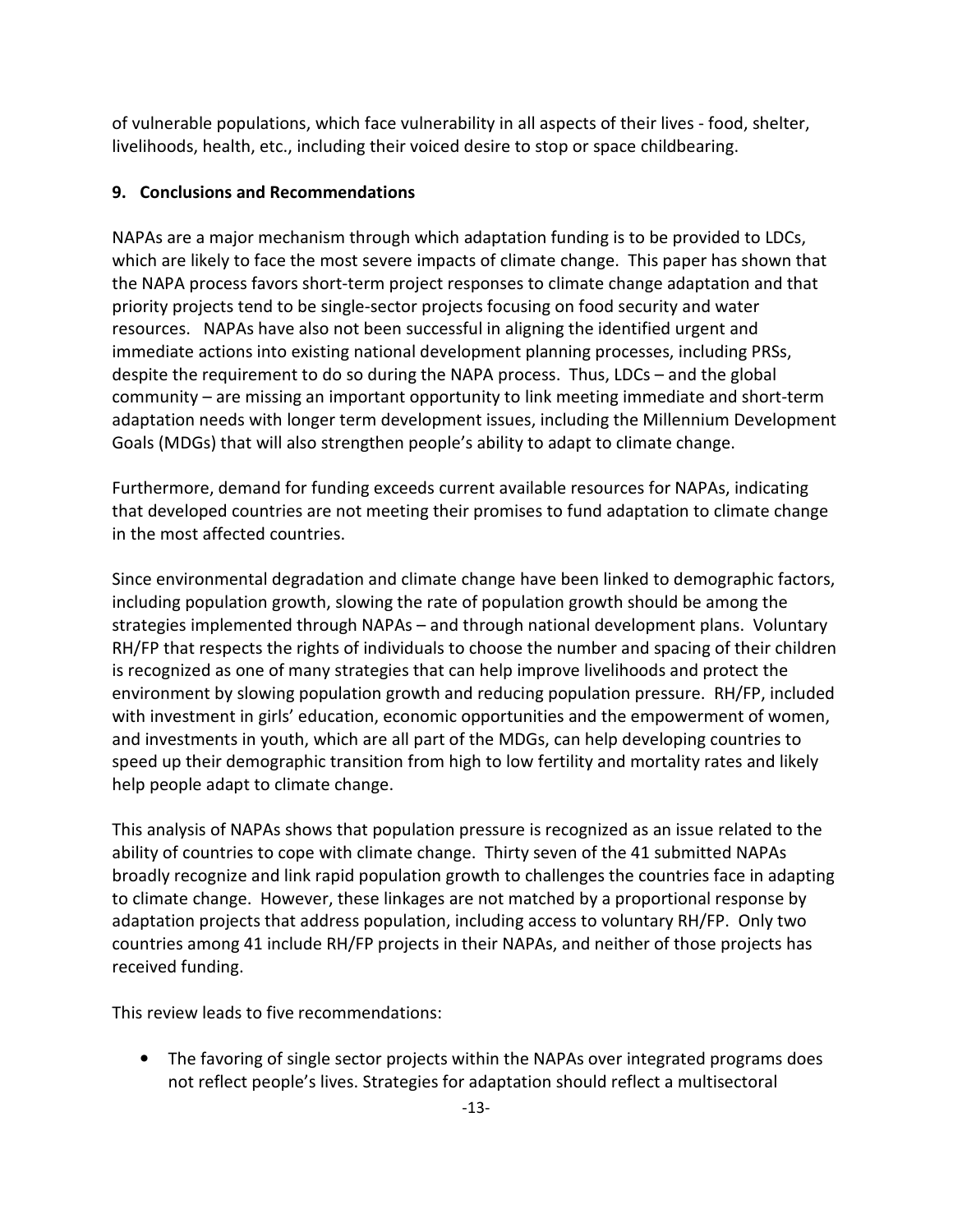approach that recognizes that people's lives are not lived in single sectors. People deal simultaneously with food, water, livelihoods, health, and education, among other issues, including fertility. Wherever appropriate, projects or programs funded through NAPAs should be integrated across sectors to avoid "winner" and "loser" sectors.

- The focus of NAPAs on short term projects over linkages with development strategies that address medium and longer-term issues is short sighted. Therefore, as countries develop longer term adaptation strategies, a mix of short- and longer-term projects that incorporate participation across development sectors is important to ensure a wide range of adequate responses in adapting to climate that saves lives and, ultimately, strengthens livelihoods.
- NAPAs should translate the recognition of population pressure as a factor related to countries' ability to adapt to climate change into relevant project activities. Such projects should include access to RH/FP, in addition to other strategies such as, for example, girls education, women's empowerment, and a focus on youth, that lead to lower fertility.
- Countries that have already clearly identified RH/FP projects in their NAPAs should expedite the implementation of these projects.
- Attention to population and integrated strategies should be central and aligned to longer-term national adaptation plans and strategies currently being discussed as part of enhanced action for adaptation.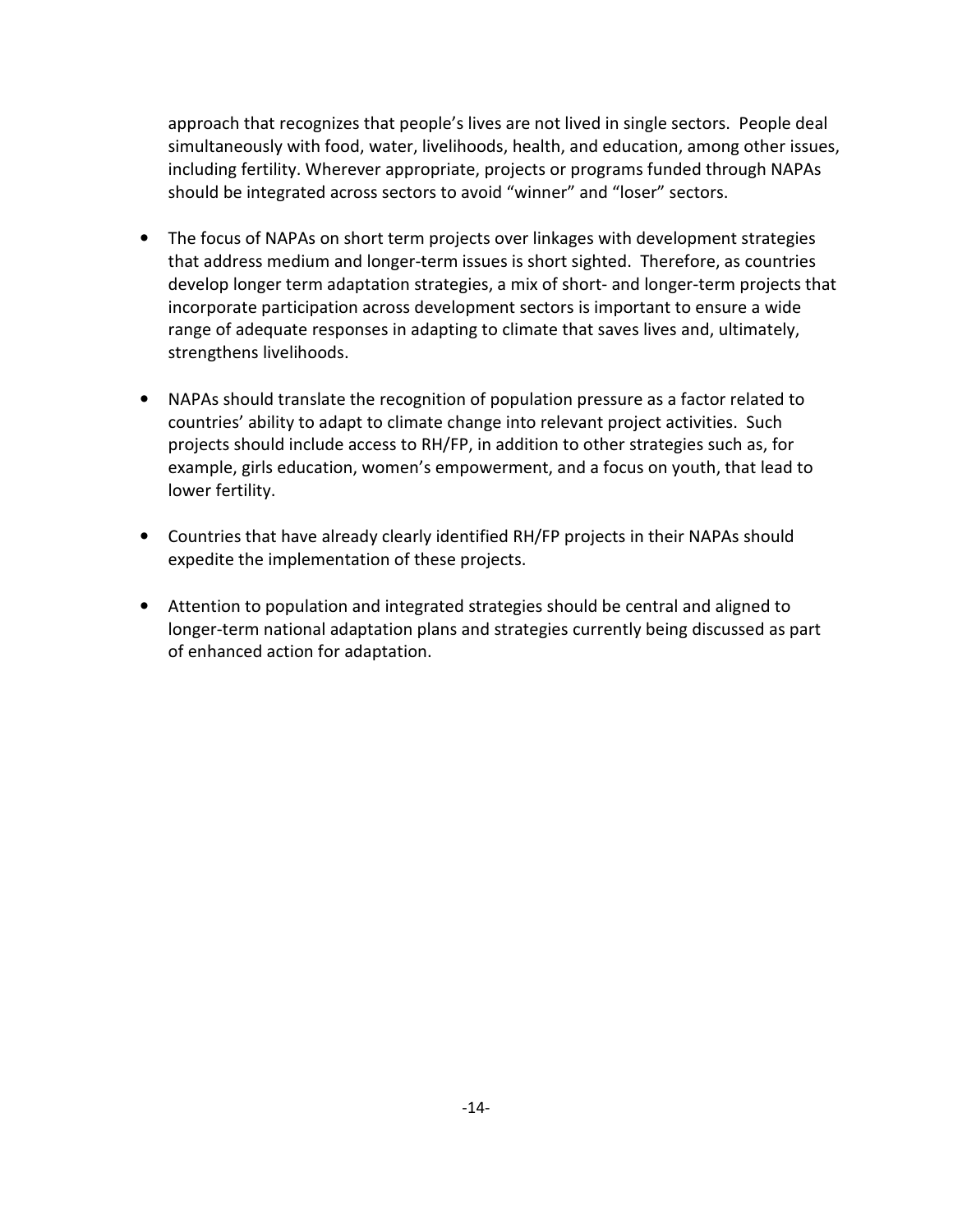#### References

Agrawala, S and Fankhauser, S (2008) eds. Economic aspects of adaptation to climate change: Costs, benefits and Policy Instruments. Organisation for Economic Co-operation and Development (OECD)

Assessments of Impacts and Adaptations to Climate Change (AIACC). 2004. "Science in Support of Adaptation to Climate Change," Paper Presented at a Side Event of the 10th Session of the UNFCCC COP Buenos Aires, Argentina 7 December 2004.

http://www.aiaccproject.org/whats\_new/Science\_and\_Adaptation.pdf. Accessed 5 May 2009.

Bhuyan , A, Boda, M and Winfrey, W. 2007. "Making Family Planning Part of the PRSP process: A Guide for Incorporating Family Planning Programs into Poverty Reduction Strategy Papers. United States Agency for International Development (USAID).USAID: Washington DC.

Bojo, J, Green, K, Kishore, S, Pilapitya, S, and Reddy, R .2004."Environment in Poverty Reduction Strategies and Poverty Reduction Support Credits." The World Bank, Washington DC. http://www.basel.int/industry/wkshop-

1206/3.%20Additional%20materials/Bojo%20paper%20on%20env%20in%20PRSPs.pdf. Accessed 28 March 2009.

Borda M. 2005. "How well Do Poverty Reduction Strategy Papers Address Family Planning: An Analysis of 45 countries." Unpublished manuscript. Washington DC: Constella Futures, POLICY Project.

CCCD (Commission on Climate Change and Development) 2009. Closing the Gaps: Disaster risk reduction and adaptation to climate change in developing countries. Final Report. Stockholm, Sweden.

Food and Agriculture Organization of the United Nations (FAO) 2008. "Adapting to climate change," Unasylva No. 231/232 Vol. 60, 2009/1-2. Rome, 2008

Global Environment Facility (GEF).2009. "Progress report on the Least Developed Countries Fund (LDCF) and the Special Climate Change Fund (SCCF): LDCF/SCCF Council Meeting, May 22, 2009. GEF/LDCF.SCCF.6/Inf.3), Washington, DC

Global Leadership for Climate Action (GLCA). 2009. "Facilitating an International Agreement on Climate Change: Adaptation to Climate Change," A Proposal for the GLCA

Hedger, M, Mitchell, T, Leavy, J, Greeley, M, Downie, A and Horrocks, L.2008. "Desk Review: Evaluation of Adaptation to Climate Change from a Development Perspective." Institute for Development Studies (IDS), Global Environment Facility (GEF) and Department for International Development (DFID). http://www.esdevaluation.org/images/IDS\_Report\_on\_Evaluating\_Adaptation\_for\_GE\_publication\_vers ion.pdf. Accessed 10 March 2009.

Huq S. and Reid H. 2007. "International and National Mechanisms and Politics of Adaptation: an Agenda for Reform" Human Development Report Occasional Paper, UNDP

Huq S., Rahman A., Konate M., Sokona Y., and Reid H. 2003. Mainstreaming Adaptation to Climate Change in Least Developed countries (LDCs). International Institute for Economic Development (IIED), London UK.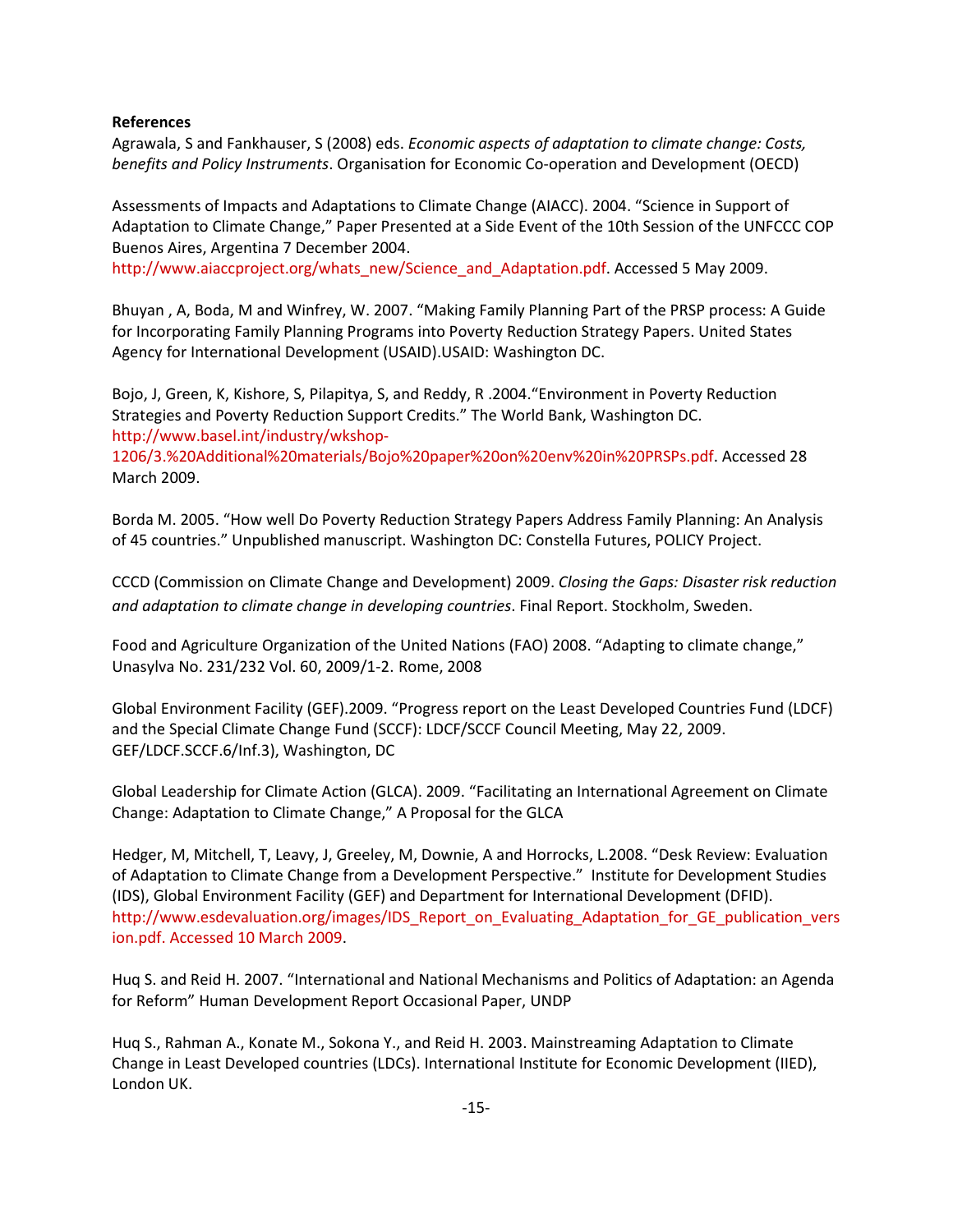Intergovernmental Panel for Climate Change (IPCC) 2001. Climate Change 2001: Impacts, Adaptation, and Vulnerability, Cambridge University Press, Cambridge, UK.

Jiang, Leiwen. 1999. Population and Sustainable Development in China. Amsterdam: Thela Thesis.

Jiang, Leiwen, and O'Neill, B. 2004. "The energy transition in rural China." International Journal of Global Energy Issues 21:2-26.

Jiang L. and Hardee K. 2009. "How Do Recent Population Trends Matter to Climate Chang." PAI Working Paper WP09-1. Population Action International, Washington DC

Liu, Jianguo, G. C. Daily, P. Ehrlich, and G. W. Luck. 2003. "Effects of household dynamics on resource consumption and biodiversity." Nature 421:530-533.

Mackellar, F. Landis, Wolfgang Lutz, Christopher Prinz, and Anne Goujon. 1995. "Population, households and CO2 emission." Population and Development Review 21:849-765.

McGray, H , Hammill, A, Bradley,R, Schipper, E and Parry, J. 2007. "Weathering the Storm: Options for Framing Adaptation and Development". World Resources Institute (WRI). WRI Washington DC. http://www.wri.org/publication/weathering-the-storm. Accessed 12 March 2009.

Marie Stopes International (MSI) and Population and Sustainability Network (PSN). 2009. Unpublished analysis of population in NAPAs.

Osman-Elasha,B and Downing, T. 2007. "Lessons Learned in Preparing National Adaptation Programmes of Action in Eastern and Southern Africa". European Capacity Building Initiative (ECBI), Policy analysis report. www.eurocapacity.org.

Prskawetz, Alexia, Leiwen Jiang, and Brian C. O'Neill. 2004. "Demographic composition and projections of car use in Austria." Vienna Yearbook of Population Research 2004:175-201.

Ross, John. 2004. Understanding the Demographic Dividend. Washington, DC: Futures Group, POLICY Project.

UNFCCC. 2009. "NAPA Projects Database" http://unfccc.int/cooperation\_support/least\_developed\_countries\_portal/napa\_project\_database/item s/4583.php. Accessed 061209

United Nations Development Programme (UNDP). 2007. Human Development Report 2007/2008. Fighting climate change: Human solidarity in a divided world. UNDP, New York.

UNFCCC 2007. "Bali Action Plan" http://unfccc.int/files/meetings/cop\_13/application/pdf/cp\_bali\_action.pdf. Accessed 5 May 2009.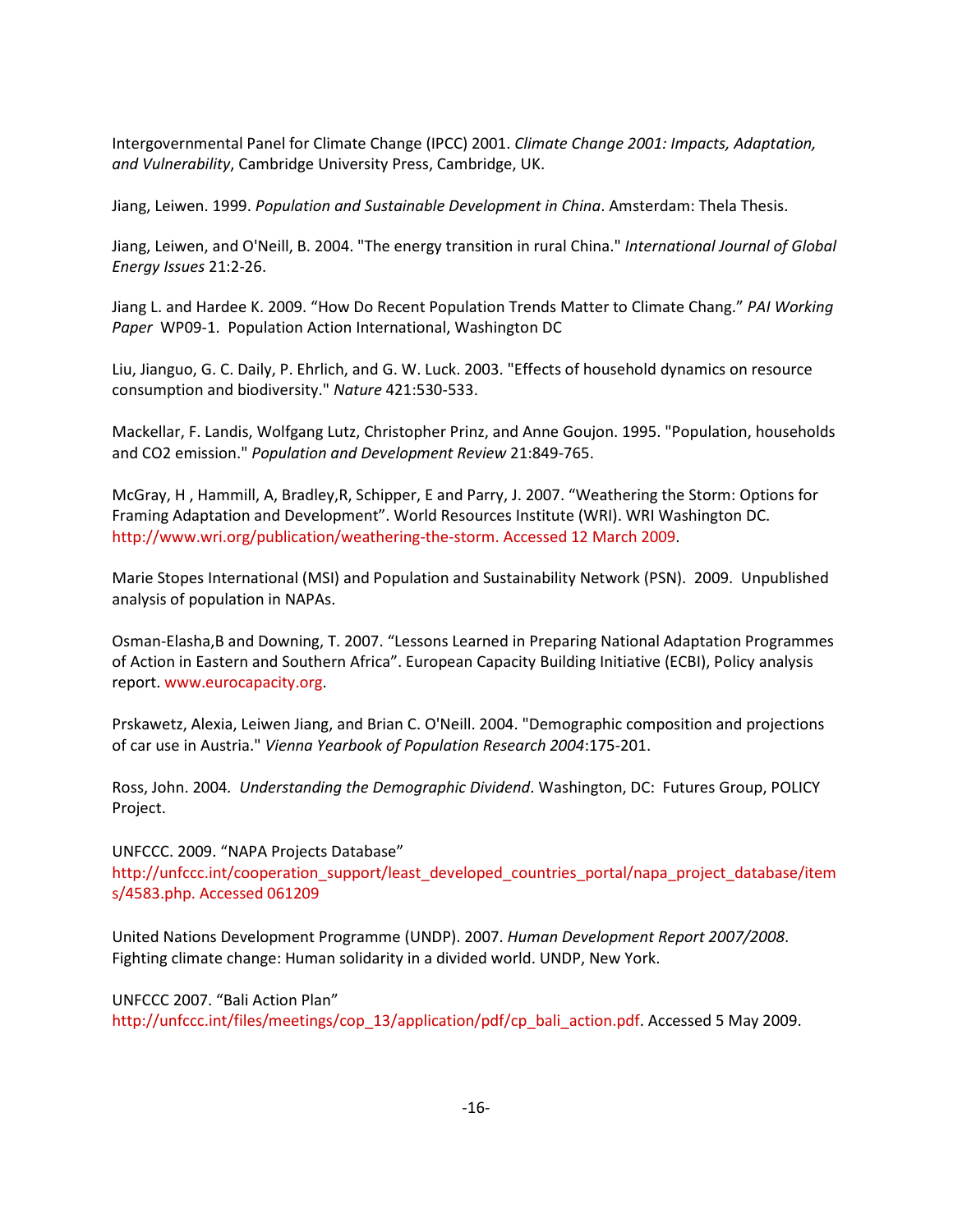United Nations Framework Convention for Climate Change (UNFCCC)/LEG. 2002. "Annotated guidelines for the preparation of national adaptation programmes of action." http://unfccc.int/files/cooperation\_and\_support/ldc/application/pdf/annguide.pdf. Accessed 031209

USAID | Health Policy Initiatives. 2006. Achieving the g. Washington, DC: Futures Group: Health Policy Initatives. Written by Scott Moreland and Millennium Development Goals: The contribution of fulfilling the unmet need for family planninSandra Talbird.

van Diepen, A. 2000. Household and their Spatial-Energetic Practices. Searching for Sustainable Urban forms. Groningen, Utrecht: FRW, RUG/KNAG.

Water Governance Facility (WGF). 2009. "Water Adaptation in NAPAs: Freshwater in Cliamte Adaptation Planning and Climate Adapattaion in Freshwater Planning. A UNDP side publication to WWDR3. WGF, Stockholm.

http://www.watergovernance.org/downloads/UNDP\_NAPAs\_water\_adaptation\_to\_climate\_change\_20 \_Jan.pdf. Accessed 28 March 2009.

World Bank . 2007. "Population Issues in the 21<sup>st</sup> Century: The Role of the World Bank". The World Bank: Washington DC.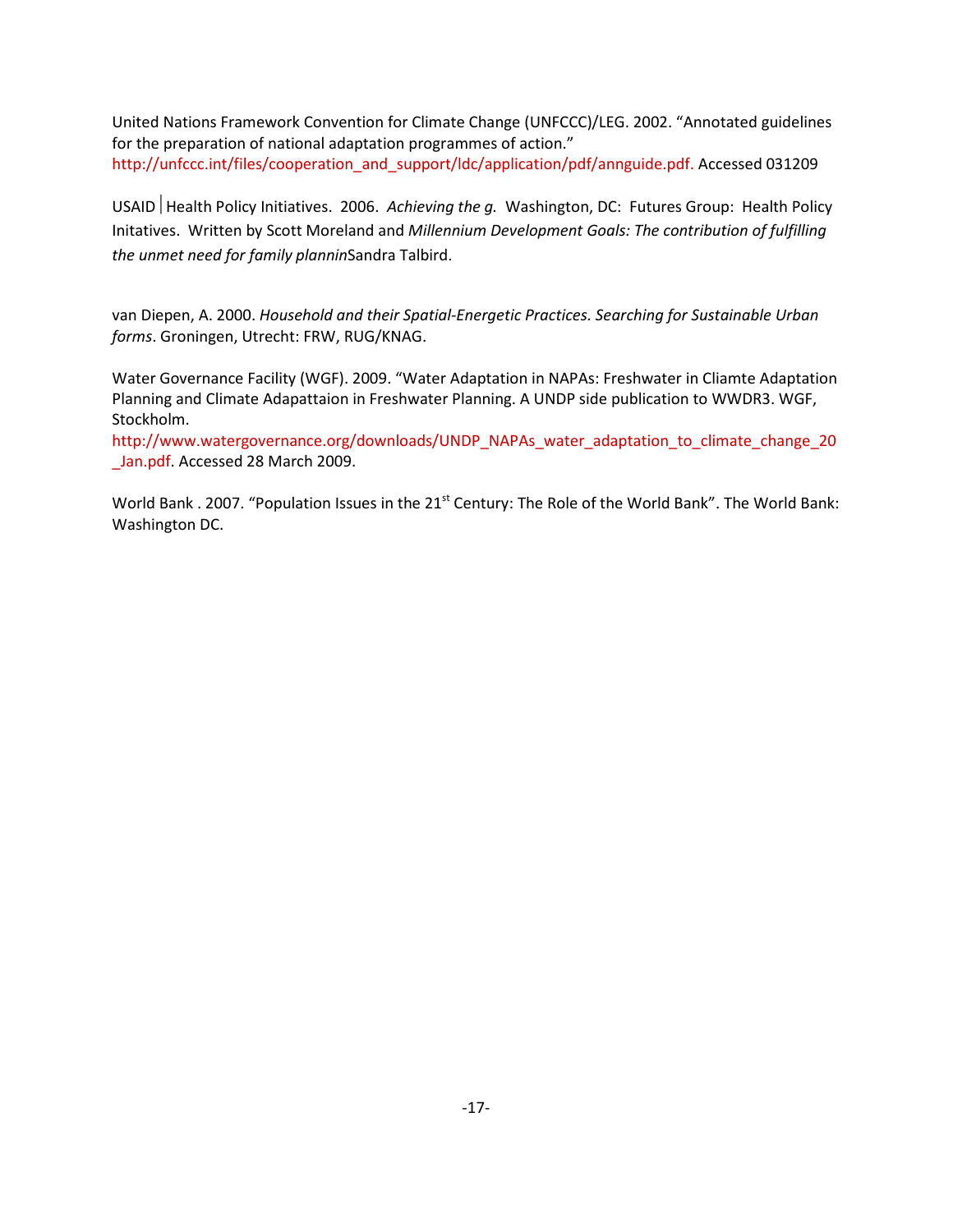#### Table 1: Analysis of NAPAs Submitted as of May 2009

| Country                                | <b>Completion or</b><br>Expected<br>Completion<br>Date | Number of<br><b>Priority</b><br>Projects in<br><b>NAPA</b> | <b>Category of</b><br><b>NAPA</b><br>alignment<br>with<br>development<br>planning<br>process' | <b>NAPA</b><br>recognizes<br>'rapid<br>population<br>growth' and<br>links it to<br>climate change | <b>NAPA</b><br>mentions<br>RH/FP | <b>NAPA links</b><br>RH/FP with<br>adaptation<br>strategy | <b>NAPA</b><br>identifies<br><b>RH/FP</b><br>project | Country<br>population<br>projected<br>to at least<br>double by<br>$2050^8$ | <b>Unmet</b><br>need for<br>family<br>planning<br>(%) |
|----------------------------------------|--------------------------------------------------------|------------------------------------------------------------|-----------------------------------------------------------------------------------------------|---------------------------------------------------------------------------------------------------|----------------------------------|-----------------------------------------------------------|------------------------------------------------------|----------------------------------------------------------------------------|-------------------------------------------------------|
| Bangladesh                             | <b>Nov-05</b>                                          | 15                                                         | B                                                                                             | $\bullet$                                                                                         |                                  |                                                           |                                                      |                                                                            | 4.6                                                   |
| Benin                                  | Nov-05                                                 | 5                                                          | A                                                                                             | ٠                                                                                                 |                                  |                                                           |                                                      | $\bullet$                                                                  | 29.9                                                  |
| <b>Bhutan</b>                          | May-06                                                 | 9                                                          | B                                                                                             | $\bullet$                                                                                         |                                  |                                                           |                                                      |                                                                            | n.a                                                   |
| Burkina Faso                           | Dec-07                                                 | 12                                                         | B                                                                                             | $\bullet$                                                                                         |                                  |                                                           |                                                      | $\bullet$                                                                  | 28.8                                                  |
| Burundi                                | Feb-07                                                 | 12                                                         | $\mathsf{A}$                                                                                  | $\bullet$                                                                                         |                                  |                                                           |                                                      |                                                                            | 29.4                                                  |
| Cambodia                               | Mar-07                                                 | 20                                                         | Α                                                                                             | $\bullet$                                                                                         |                                  |                                                           |                                                      |                                                                            | 25.1                                                  |
| Cape Verde                             | <b>Dec-07</b>                                          | $\overline{3}$                                             | $\mathsf{A}$                                                                                  | $\bullet$                                                                                         |                                  |                                                           |                                                      |                                                                            | 14.2                                                  |
| Central African<br>Republic            | Jun-08                                                 | 10                                                         | B                                                                                             |                                                                                                   |                                  |                                                           |                                                      |                                                                            | 16.2                                                  |
| Comoros                                | <b>Nov-06</b>                                          | 13                                                         | B                                                                                             | $\bullet$                                                                                         | $\bullet$                        | $\bullet$                                                 |                                                      |                                                                            | 34.6                                                  |
| Democratic<br>Republic of the<br>Congo | Sep-06                                                 | 3                                                          | A                                                                                             |                                                                                                   |                                  |                                                           |                                                      | $\bullet$                                                                  |                                                       |

 $^7$  The authors divided the NAPAs into two categories regarding linkage with development planning process. Category A- NAPA does not clearly demonstrate how it is linked to the national and sectoral development plans including PRSPs. Without giving details, the document only mentions that " ..the NAPA was created on the basis of…or…has established strong linkages with…or …supports .." the national development goals and strategies as espoused in the country's development plans including PRSPs.

Category B - NAPA clearly establishes how it is linked to national and sectoral development plans complete with a detailed analysis of the identified vulnerabilities and proposed projects. Some contain matrices of detailed analyses showing how the NAPA fits into specific national development and sectoral development plan goals and even in specific programs and projects.

<sup>&</sup>lt;sup>8</sup> This is based on the United Nation's Population Projections based on the medium-variant. http://esa.un.org/unpp/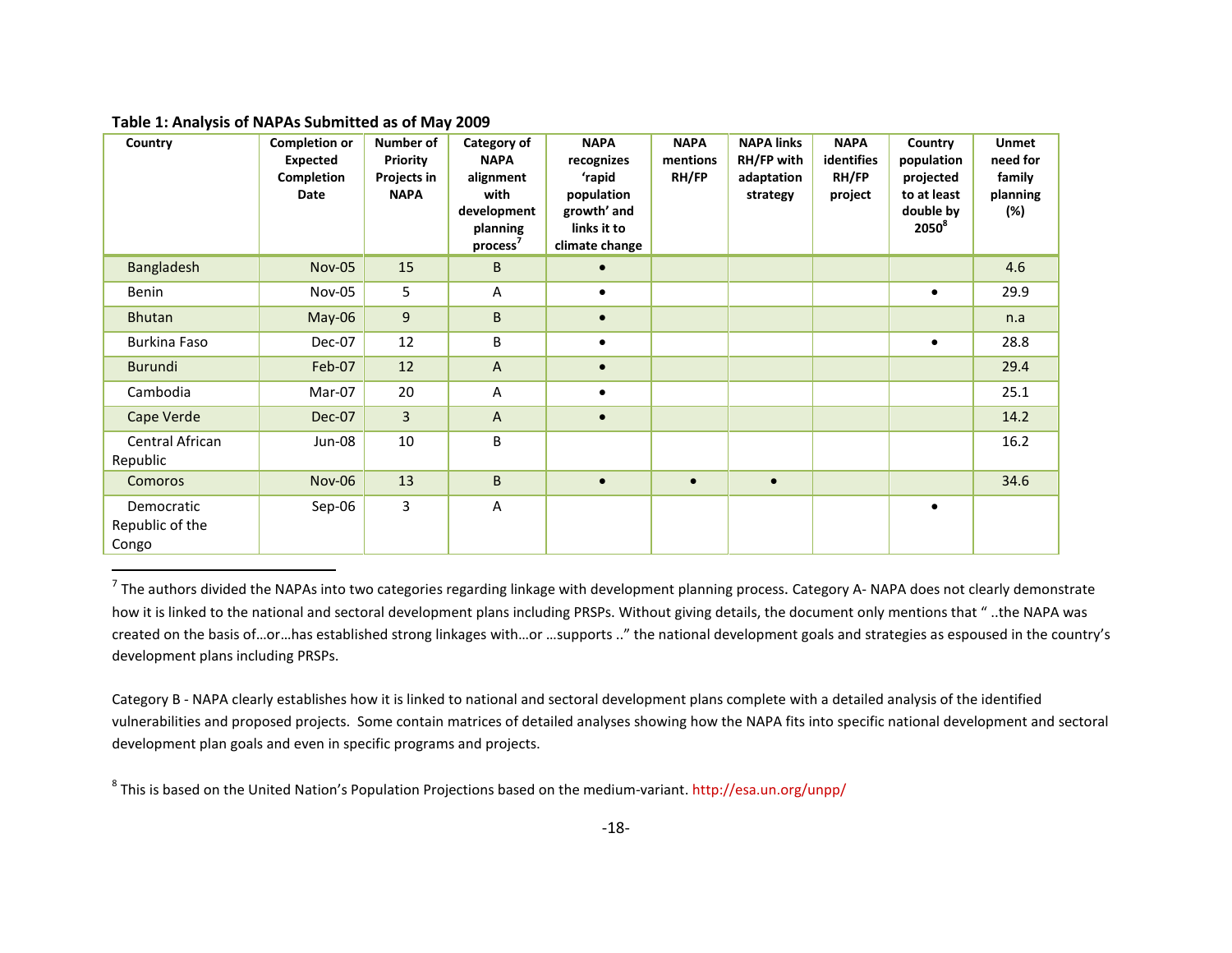| Country                             | <b>Completion or</b><br><b>Expected</b><br>Completion<br>Date | Number of<br>Priority<br>Projects in<br><b>NAPA</b> | Category of<br><b>NAPA</b><br>alignment<br>with<br>development<br>planning<br>process <sup>7</sup> | <b>NAPA</b><br>recognizes<br>'rapid<br>population<br>growth' and<br>links it to<br>climate change | <b>NAPA</b><br>mentions<br>RH/FP | <b>NAPA links</b><br>RH/FP with<br>adaptation<br>strategy | <b>NAPA</b><br>identifies<br>RH/FP<br>project | Country<br>population<br>projected<br>to at least<br>double by<br>$2050^8$ | <b>Unmet</b><br>need for<br>family<br>planning<br>(%) |
|-------------------------------------|---------------------------------------------------------------|-----------------------------------------------------|----------------------------------------------------------------------------------------------------|---------------------------------------------------------------------------------------------------|----------------------------------|-----------------------------------------------------------|-----------------------------------------------|----------------------------------------------------------------------------|-------------------------------------------------------|
| Djibouti                            | Oct-06                                                        | 8                                                   | $\boldsymbol{\mathsf{A}}$                                                                          | $\bullet$                                                                                         |                                  |                                                           |                                               | $\bullet$                                                                  | 26.3                                                  |
| Eritrea                             | May-07                                                        | 5                                                   | B                                                                                                  |                                                                                                   |                                  |                                                           |                                               | $\bullet$                                                                  | 27.0                                                  |
| Ethiopia                            | <b>Jun-08</b>                                                 | 11                                                  | B                                                                                                  | $\bullet$                                                                                         | $\bullet$                        | $\bullet$                                                 |                                               | $\bullet$                                                                  | 33.8                                                  |
| Gambia                              | Jan-08                                                        | 10                                                  | A                                                                                                  | $\bullet$                                                                                         |                                  |                                                           |                                               | $\bullet$                                                                  | n.a                                                   |
| Guinea                              | <b>Jul-07</b>                                                 | 25                                                  | $\boldsymbol{\mathsf{A}}$                                                                          |                                                                                                   |                                  |                                                           |                                               | $\bullet$                                                                  | 21.2                                                  |
| Guinea-Bissau                       | Feb-08                                                        | 14                                                  | A                                                                                                  | $\bullet$                                                                                         |                                  |                                                           |                                               | $\bullet$                                                                  | n.a                                                   |
| Haiti                               | <b>Dec-06</b>                                                 | 14                                                  | $\mathsf{A}$                                                                                       | $\bullet$                                                                                         |                                  |                                                           |                                               |                                                                            | 37.5                                                  |
| Kiribati                            | Jan-07                                                        | $10\,$                                              | A                                                                                                  | $\bullet$                                                                                         | $\bullet$                        | $\bullet$                                                 |                                               |                                                                            | n.a                                                   |
| Lesotho                             | <b>Jun-07</b>                                                 | 11                                                  | $\overline{A}$                                                                                     | $\bullet$                                                                                         |                                  |                                                           |                                               |                                                                            | 30.9                                                  |
| Lao People's<br>Democratic Republic | May-09                                                        | 12                                                  | A                                                                                                  | $\bullet$                                                                                         |                                  |                                                           |                                               |                                                                            | 39.5                                                  |
| Liberia                             | Jul-08                                                        | $\overline{3}$                                      | $\mathsf A$                                                                                        | $\bullet$                                                                                         |                                  |                                                           |                                               | $\bullet$                                                                  | 35.6                                                  |
| Madagascar                          | Dec-06                                                        | 15                                                  | A                                                                                                  | $\bullet$                                                                                         |                                  |                                                           |                                               | $\bullet$                                                                  | 23.6                                                  |
| Malawi                              | Mar-06                                                        | 5                                                   | $\boldsymbol{\mathsf{A}}$                                                                          | $\bullet$                                                                                         |                                  |                                                           |                                               | $\bullet$                                                                  | 27.6                                                  |
| Maldives                            | Mar-08                                                        | 11                                                  | A                                                                                                  | $\bullet$                                                                                         |                                  |                                                           |                                               |                                                                            | 37.0                                                  |
| Mali                                | Mar-06                                                        | 19                                                  | $\boldsymbol{\mathsf{A}}$                                                                          | $\bullet$                                                                                         |                                  |                                                           |                                               | $\bullet$                                                                  | 31.2                                                  |
| Mauritania                          | Nov-04                                                        | 28                                                  | B                                                                                                  | $\bullet$                                                                                         |                                  |                                                           |                                               |                                                                            | 31.6                                                  |
| Mozambique                          | <b>Jul-08</b>                                                 | $\overline{4}$                                      | $\mathsf A$                                                                                        | $\bullet$                                                                                         |                                  |                                                           |                                               |                                                                            | 18.4                                                  |
| Niger                               | Jul-06                                                        | 14                                                  | A                                                                                                  | $\bullet$                                                                                         |                                  |                                                           |                                               | $\bullet$                                                                  | 15.8                                                  |
| Rwanda                              | May-07                                                        | $\overline{7}$                                      | $\mathsf{A}$                                                                                       | $\bullet$                                                                                         |                                  |                                                           |                                               | $\bullet$                                                                  | 31.7                                                  |
| Samoa                               | Dec-05                                                        | 9                                                   | A                                                                                                  | $\bullet$                                                                                         |                                  |                                                           |                                               |                                                                            | n.a                                                   |
| São Tomé and<br>Principe            | <b>Nov-07</b>                                                 | 22                                                  | $\boldsymbol{\mathsf{A}}$                                                                          |                                                                                                   | $\bullet$                        |                                                           | $\bullet$                                     |                                                                            | n.a                                                   |
| Senegal                             | <b>Nov-06</b>                                                 | $\overline{\mathbf{4}}$                             | A                                                                                                  | $\bullet$                                                                                         |                                  |                                                           |                                               | $\bullet$                                                                  | 31.6                                                  |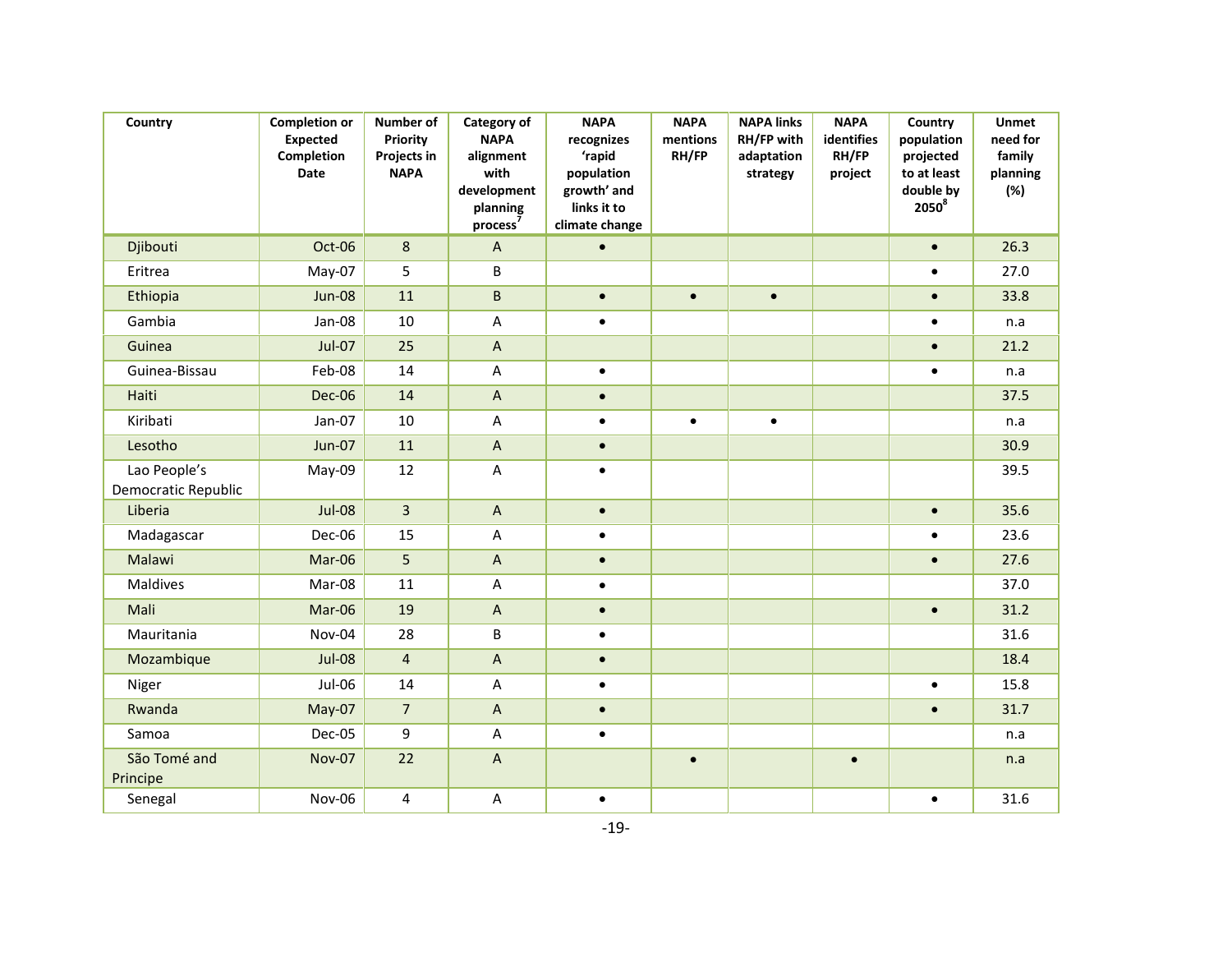| Country                        | <b>Completion or</b><br><b>Expected</b><br>Completion<br><b>Date</b> | Number of<br>Priority<br>Projects in<br><b>NAPA</b> | Category of<br><b>NAPA</b><br>alignment<br>with<br>development<br>planning<br>process <sup>7</sup> | <b>NAPA</b><br>recognizes<br>'rapid<br>population<br>growth' and<br>links it to<br>climate change | <b>NAPA</b><br>mentions<br>RH/FP | <b>NAPA links</b><br>RH/FP with<br>adaptation<br>strategy | <b>NAPA</b><br><b>identifies</b><br>RH/FP<br>project | Country<br>population<br>projected<br>to at least<br>double by<br>$2050^8$ | <b>Unmet</b><br>need for<br>family<br>planning<br>(%) |
|--------------------------------|----------------------------------------------------------------------|-----------------------------------------------------|----------------------------------------------------------------------------------------------------|---------------------------------------------------------------------------------------------------|----------------------------------|-----------------------------------------------------------|------------------------------------------------------|----------------------------------------------------------------------------|-------------------------------------------------------|
| Sierra Leone                   | <b>Jun-08</b>                                                        | 24                                                  | $\mathsf{A}$                                                                                       | $\bullet$                                                                                         |                                  |                                                           |                                                      | $\bullet$                                                                  | n.a                                                   |
| Solomon Islands                | Dec-08                                                               | $\overline{7}$                                      | A                                                                                                  | $\bullet$                                                                                         |                                  |                                                           |                                                      |                                                                            | n.a                                                   |
| Sudan                          | <b>Jul-07</b>                                                        | 5                                                   | $\sf B$                                                                                            | $\bullet$                                                                                         |                                  |                                                           |                                                      |                                                                            | 26.0                                                  |
| Tuvalu                         | May-07                                                               | $\overline{7}$                                      | A                                                                                                  | $\bullet$                                                                                         |                                  |                                                           |                                                      |                                                                            | n.a                                                   |
| Uganda                         | <b>Dec-07</b>                                                        | 9                                                   | A                                                                                                  | $\bullet$                                                                                         | $\bullet$                        | $\bullet$                                                 | $\bullet$                                            | $\bullet$                                                                  | 40.6                                                  |
| United Republic of<br>Tanzania | Sep-07                                                               | 6                                                   | $\overline{A}$                                                                                     | $\bullet$                                                                                         |                                  |                                                           |                                                      | $\bullet$                                                                  | 21.8                                                  |
| Vanuatu                        | <b>Dec-07</b>                                                        | 5                                                   | $\mathsf{A}$                                                                                       | $\bullet$                                                                                         |                                  |                                                           |                                                      |                                                                            | n.a                                                   |
| Yemen                          | Apr-09                                                               | 12                                                  | A                                                                                                  | $\bullet$                                                                                         |                                  |                                                           |                                                      | $\bullet$                                                                  | 50.9                                                  |
| Zambia                         | Oct-07                                                               | 10                                                  | $\sf B$                                                                                            | $\bullet$                                                                                         | $\bullet$                        | $\bullet$                                                 |                                                      | $\bullet$                                                                  | 26.5                                                  |
| Afghanistan                    | Q2-2009*                                                             |                                                     |                                                                                                    |                                                                                                   |                                  |                                                           |                                                      | $\bullet$                                                                  | n.a                                                   |
| Chad                           | Q2-2009**                                                            |                                                     |                                                                                                    |                                                                                                   |                                  |                                                           |                                                      | $\bullet$                                                                  | n.a                                                   |
| Angola                         | Q4-2009**                                                            |                                                     |                                                                                                    |                                                                                                   |                                  |                                                           |                                                      | $\bullet$                                                                  | n.a                                                   |
| Togo                           | Q2-2009**                                                            |                                                     |                                                                                                    |                                                                                                   |                                  |                                                           |                                                      |                                                                            | 32.3                                                  |
| Myanmar                        | Q4-2009**                                                            |                                                     |                                                                                                    |                                                                                                   |                                  |                                                           |                                                      |                                                                            | 19.1                                                  |
| Nepal                          | Q4-2009 ***                                                          |                                                     |                                                                                                    |                                                                                                   |                                  |                                                           |                                                      | $\bullet$                                                                  | 24.6                                                  |
| Timor-Lesté                    | Q4-2009 ***                                                          |                                                     |                                                                                                    |                                                                                                   |                                  |                                                           |                                                      |                                                                            | 3.8                                                   |
| Somalia                        | $\boldsymbol{\Lambda}$                                               |                                                     |                                                                                                    |                                                                                                   |                                  |                                                           |                                                      | $\bullet$                                                                  | n.a                                                   |
| <b>Equatorial Guinea</b>       | ۸۸                                                                   |                                                     |                                                                                                    |                                                                                                   |                                  |                                                           |                                                      | $\bullet$                                                                  | n.a                                                   |

\*Draft NAPA Available

\*\* NAPA preparation on-going

\*\*\* NAPA preparation initiated

^ Somalia is not a Party to the UNFCCC

<sup>^^</sup> Equatorial Guinea has not yet agreed to a project proposal to finance the preparation of its NAPA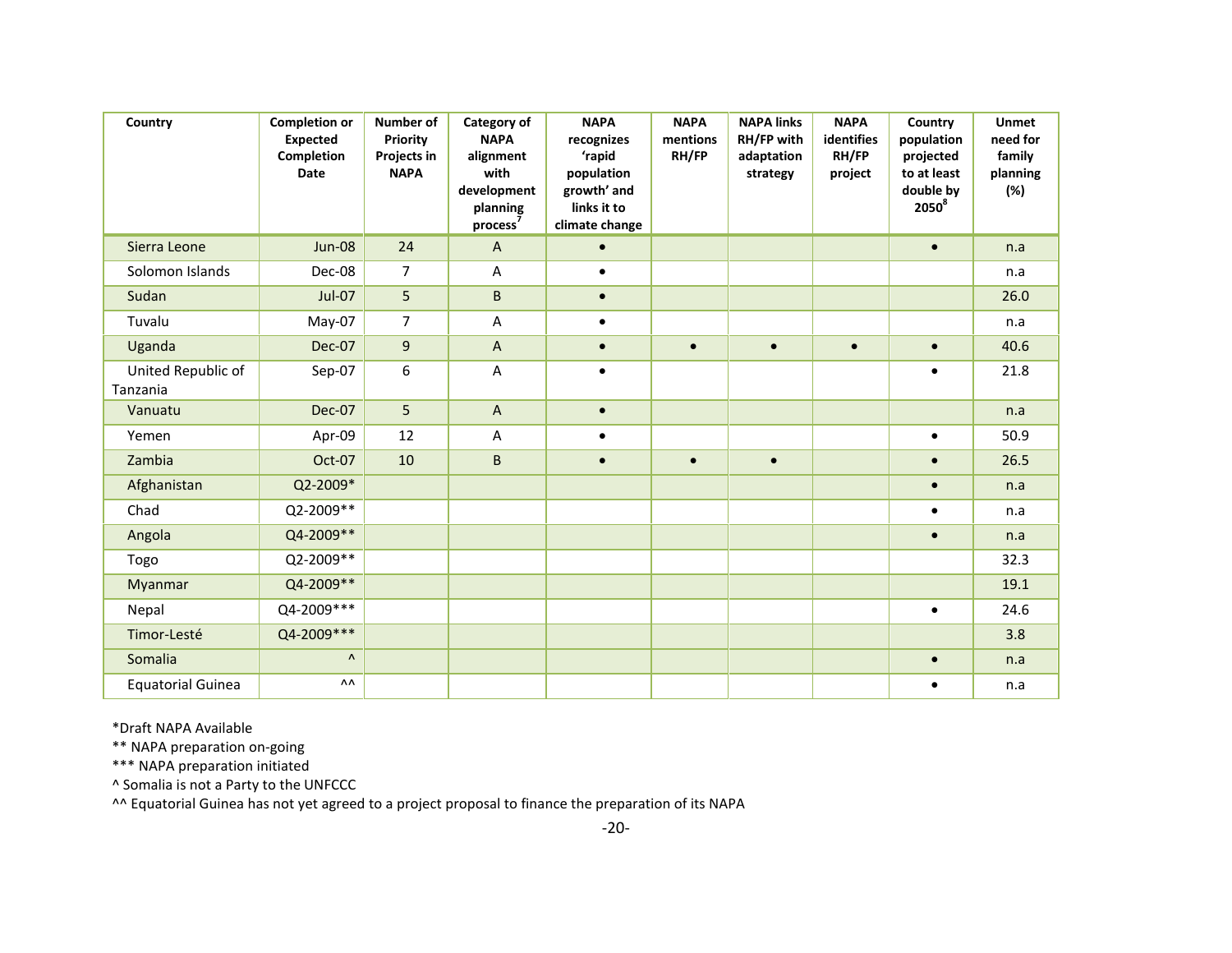

# Figure 1: Distribution of NAPAs Projects by Sector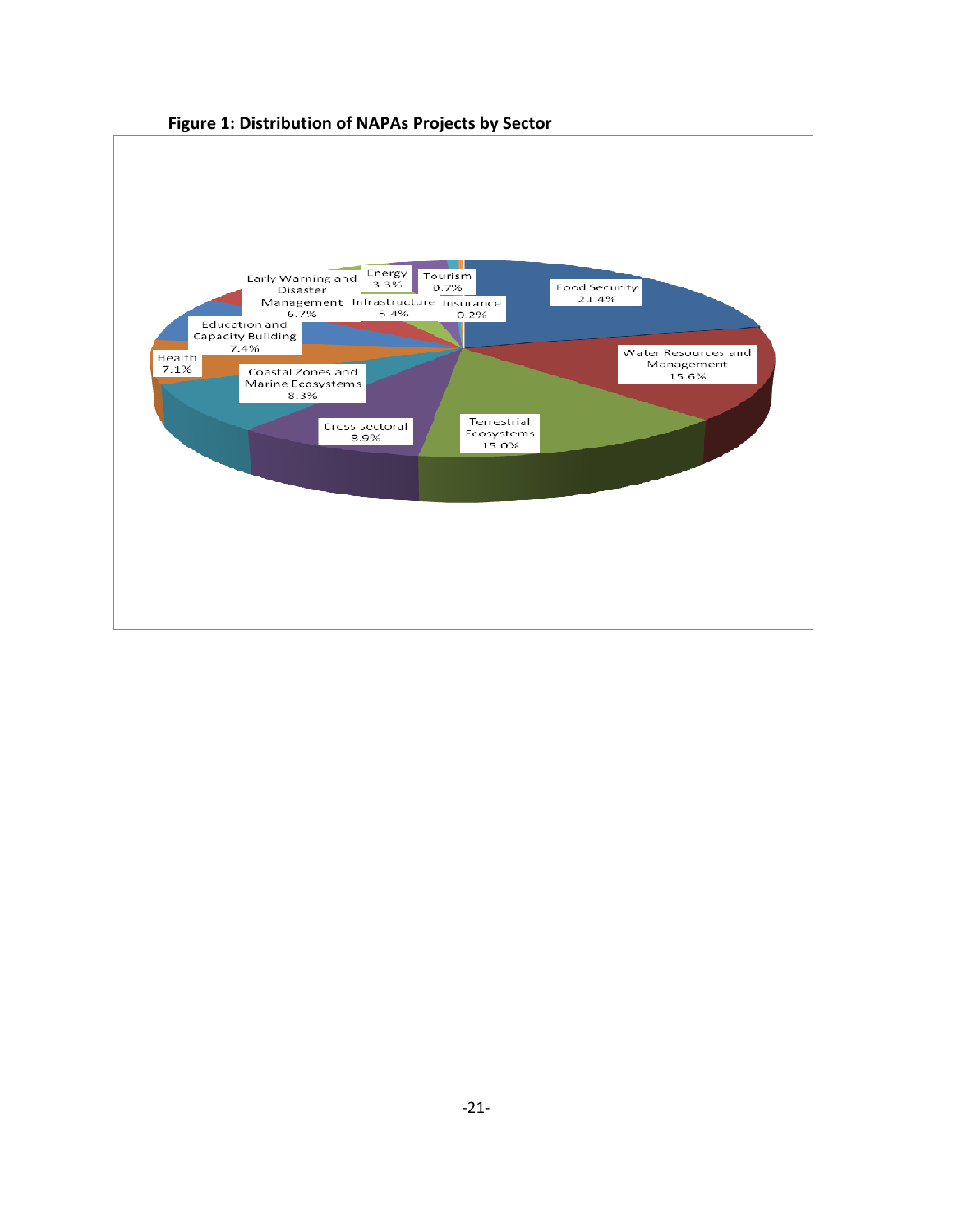| <b>Sector</b>                                    | <b>Description</b>                                                                                                                               |  |  |  |  |
|--------------------------------------------------|--------------------------------------------------------------------------------------------------------------------------------------------------|--|--|--|--|
| <b>Food Security</b>                             | Agriculture, livestock, fisheries and other livelihood sources.                                                                                  |  |  |  |  |
| Terrestrial ecosystems                           | Lakes/wetlands, forests, natural sites, and land management.                                                                                     |  |  |  |  |
| Water resources and<br>management                | Water harvesting, storage and distribution.                                                                                                      |  |  |  |  |
| Coastal zones and/or<br>marine ecosystems        | Protection and management of coastal resources including fisheries,<br>mangroves, coral reefs.                                                   |  |  |  |  |
| Infrastructure                                   | Construction and rehabilitation of dykes, waterways, dams, wells and culverts                                                                    |  |  |  |  |
| Early warning systems and<br>disaster management | Installation, strengthening and development of early warning, surveillance and<br>disaster preparedness and management technologies and systems. |  |  |  |  |
| Energy                                           | Introduction of renewable energy systems such as wind, solar, and biomass.                                                                       |  |  |  |  |
| <b>Health</b>                                    | Includes health care delivery and management including climate change<br>related disease control, prevention, treatment and management.          |  |  |  |  |
| Education and/or capacity<br>building            | Formal and informal training, sensitization and dissemination information on<br>adaptation to climate change including indigenous knowledge.     |  |  |  |  |
| Tourism                                          | Eco-tourism and sustainable tourism efforts                                                                                                      |  |  |  |  |
| Insurance                                        | Exploration and promotion of insurance options like crop/drought insurance<br>schemes to reduce risk.                                            |  |  |  |  |
| Cross-sectoral                                   | Projects and activities that cannot be classified into any one sector                                                                            |  |  |  |  |

Table 2: Description of NAPAs Sectors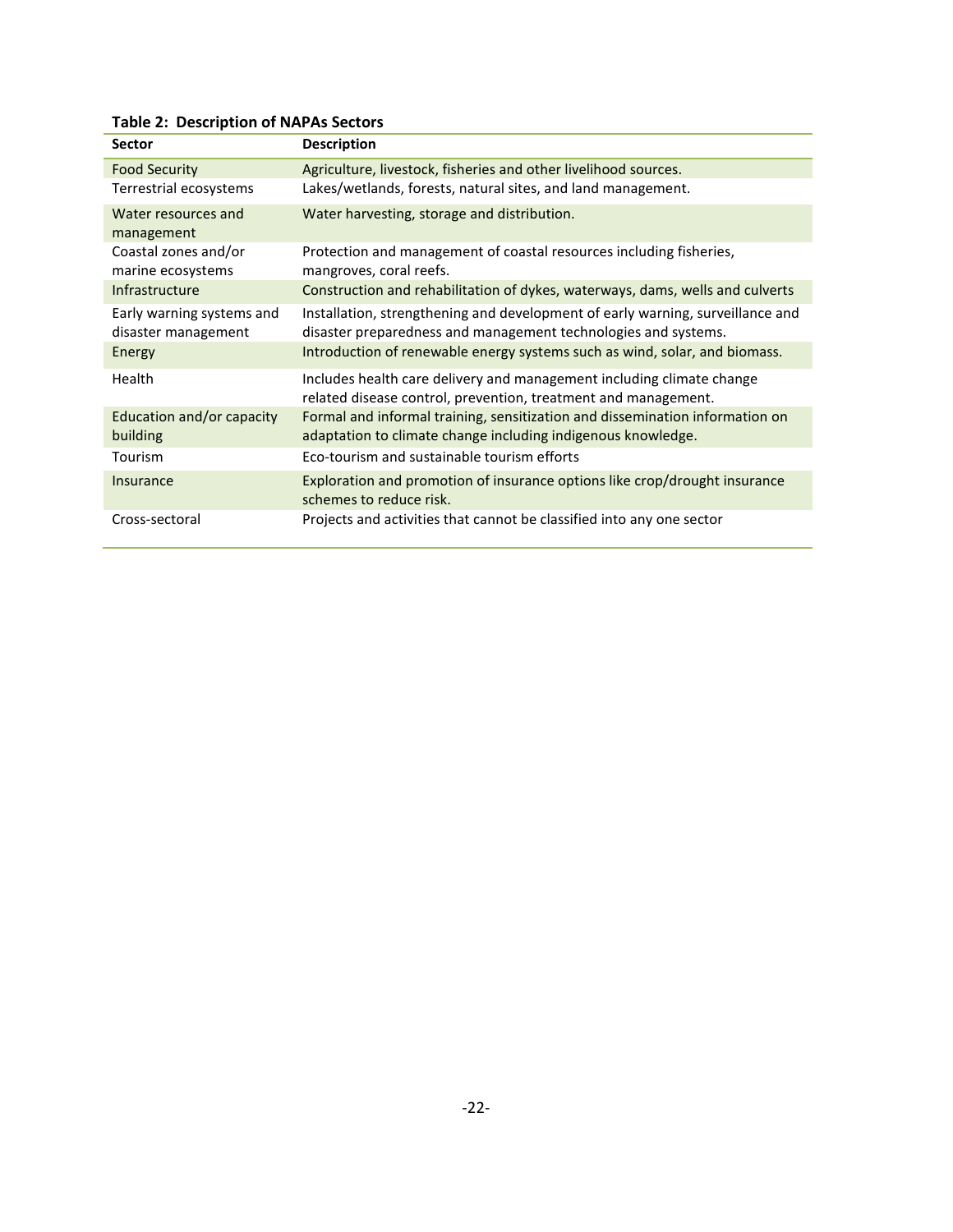

Figure 2: Priority Ranking of NAPAs Projects by Sector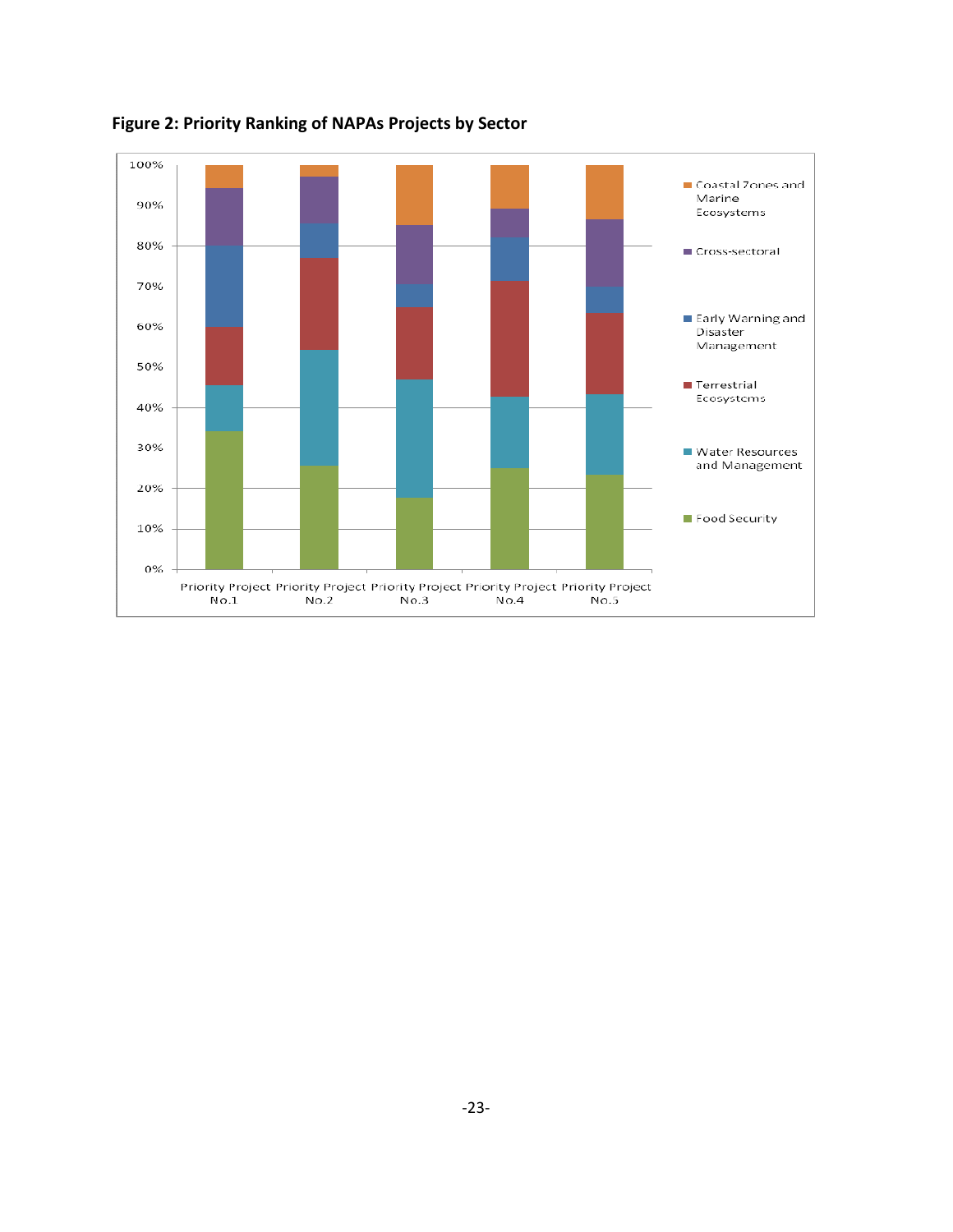# Figure 3: NAPAs Characterization of Population, Reproductive Health/ Family Planning and Climate Change

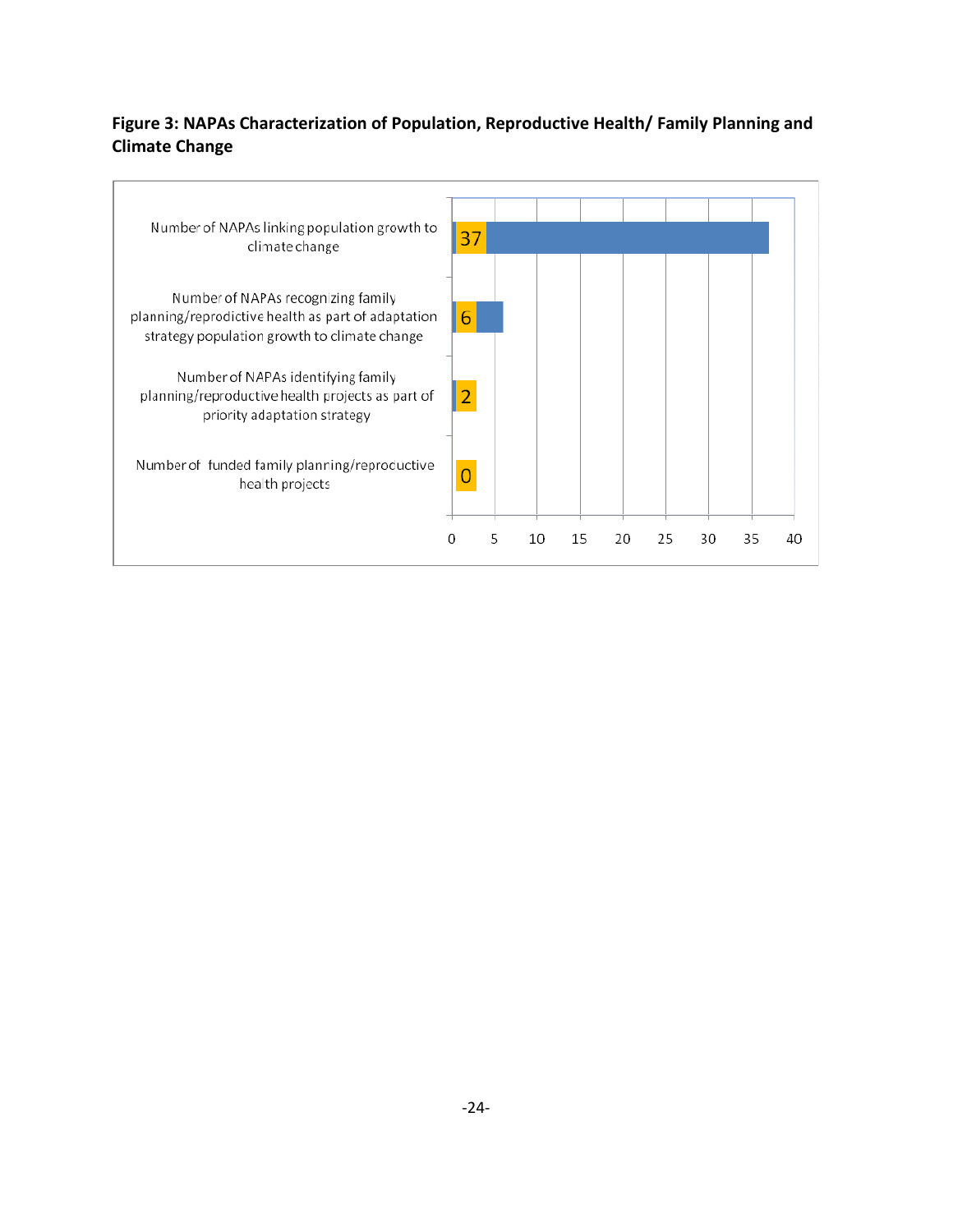#### Annex: The NAPA Process

l

#### Guidelines for Developing NAPAs

LDC governments have embraced the NAPA process, and to date, the Global Environmental Facilitity (GEF) has supported the preparation of 48 NAPAs. To assist in the preparation of the NAPAs, the LDCs have followed the "Annotated Guidelines for the Preparation of National Adaptation Programmes of Action"<sup>9</sup> prepared by the LDC Expert Group (LEG), along with additional support material provided through United Nations Institute for Training and Research) (UNITAR) and the Global Environmental Facility (GEF) implementing agencies<sup>10</sup>.

The suggested first step in developing a NAPA is the establishment of NAPA organizations. This includes the formation of NAPA Co-ordination Team, steering and technical committees and multidisciplinary working groups. The preparation of NAPAs is guided by a participatory process, led by a coordinating unit and theoretically involving stakeholders at different levels, particularly local communities and representatives from different livelihood sectors (such as agriculture, water, energy, forestry, health and tourism). An analysis by Osman-Elasha and Downing (2007) found that NAPA coordination teams are mainly hosted within the NAPA implementing agencies, which are found either under the umbrella of environment or the meteorology departments and mostly represent the UNFCCC Focal Points. The coordinating team usually consists of one or two national coordinators whose main job is to manage and supervise the whole process at the national and state levels and coordinate all of the NAPA activities in cooperation with the hosting agency and other relevant institutions and stakeholders (ministries, universities, research centers, NGOs and CBOs). Some members of the NAPA team are always involved in the negotiation and on-going debates on issues related to LDCs concerns and interests, as well as participating in all NAPA relevant events (conferences, workshops, and meetings) at the regional and international levels.

The Steering Committee (SC) is an important organ of the NAPA preparation Team and usually consists of high-level policy makers and government officials, including representatives of stakeholders from all relevant sectors including government institutions (water, health, agriculture, planning and finance etc), research and academic, non-governmental organizations. The SC members provide strategic oversight, establish, and prioritize overall policy directions and guidance to the NAPA teams. Technical Committees (TCs) have a technical and consultative role and provide technical advice to the teams and help maintain communication and dialogue processes among relevant institutions. Furthermore, at a later stage, the TC members are expected to use their technical background and knowledge to contribute to the assessment of options for executing the consultative process and for the identification of priority projects. In

 $9$ The annotated guidelines provide some key steps which may be followed in the preparation of the NAPAs.

<sup>&</sup>lt;sup>10</sup> The GEF implementing agencies comprises the United Nations Development Program (UNDP), United Nations Environment Program (UNEP) and the World Bank.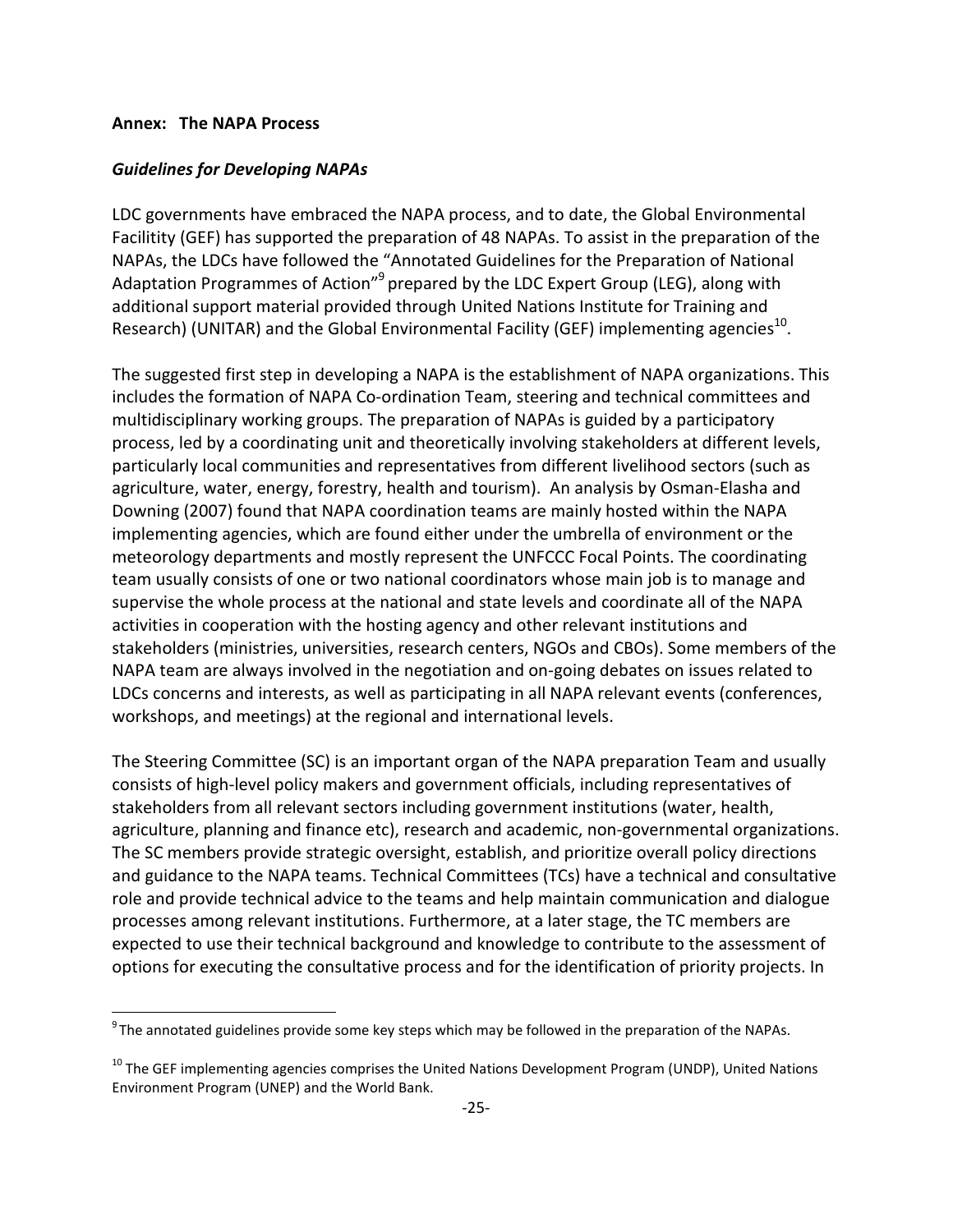most of the countries the TC also constitutes other Consultative Assessment Task Forces or working groups. For instance, the Synergy Assessment Task Force/Working group assesses synergies between strategies, projects, and policies for adaptation to climate change, and national sustainable development initiatives, multilateral environmental agreements or other initiatives. The TC may also include working groups on specific issues such as water, agriculture, health, poverty, coastal zones, etc. (Osman-Elasha and Downing 2007).

The next step is a synthesis of available information such as impact assessments, coping strategies and past and existing national and sectoral development plans in order to compile baseline vulnerabilities. NAPAs are designed to use existing information, and hence no new research is needed. Thus, NAPAs draw on existing information and community-level input to identify NAPA priority adaptation projects required now in order to enable these countries to cope with the immediate impacts of climate change. To ensure sustainability of livelihoods and resources, NAPAs ought to identify adaptation interventions that strive to improve management of climate related risks by enhancing adaptive capacity while at the same time easing pressure on resources.

Projects are identified through consultations with stakeholders. Stakeholder participation should allow for a meaningful participatory assessment of vulnerability to current climate variability and extreme events, identification of areas of extreme sensitivity and where risks would increase due to climate change, identification of key adaptation interventions as well as the criteria for prioritizing them, screening and ranking of the interventions to come out with a prioritized short list of priority projects. Prominence is supposed to be given to community-level input as an important source of information, recognizing that grassroots communities are the main stakeholders. After projects have been screened and prioritized, profiles and/or activities intended to address urgent and immediate adaptation needs are developed. The profiles summarize for each priority project its description, rationale, inputs and outputs, and implementation.

Upon completion, the NAPA document is submitted to the UNFCCC secretariat, where it is posted on the website, and the LDC Party becomes eligible to apply for funding for implementation of the NAPA under the LDC Fund. A copy of the NAPA is also sent to the GEF.

## Implementation of NAPAs

Once a NAPA has been submitted to the UNFCCC secretariat, the LDC Party can start the process of implementation under the LDC Fund, which is managed by the GEF. To initiate implementation, an LDC Party prepares a concept note and requests an implementing agency of the GEF (currently there are 10 of them), to assist it in submitting a proposal for funding to the GEF under the LDC Fund. The GEF agency then works with the country to develop the concept into a full project that is ready for implementation under the GEF project cycle.

The GEF cycle includes a sequence of steps that includes submission of a project identification form (PIF), followed by a project preparation grant (PPG), then a full-sized project (FSP)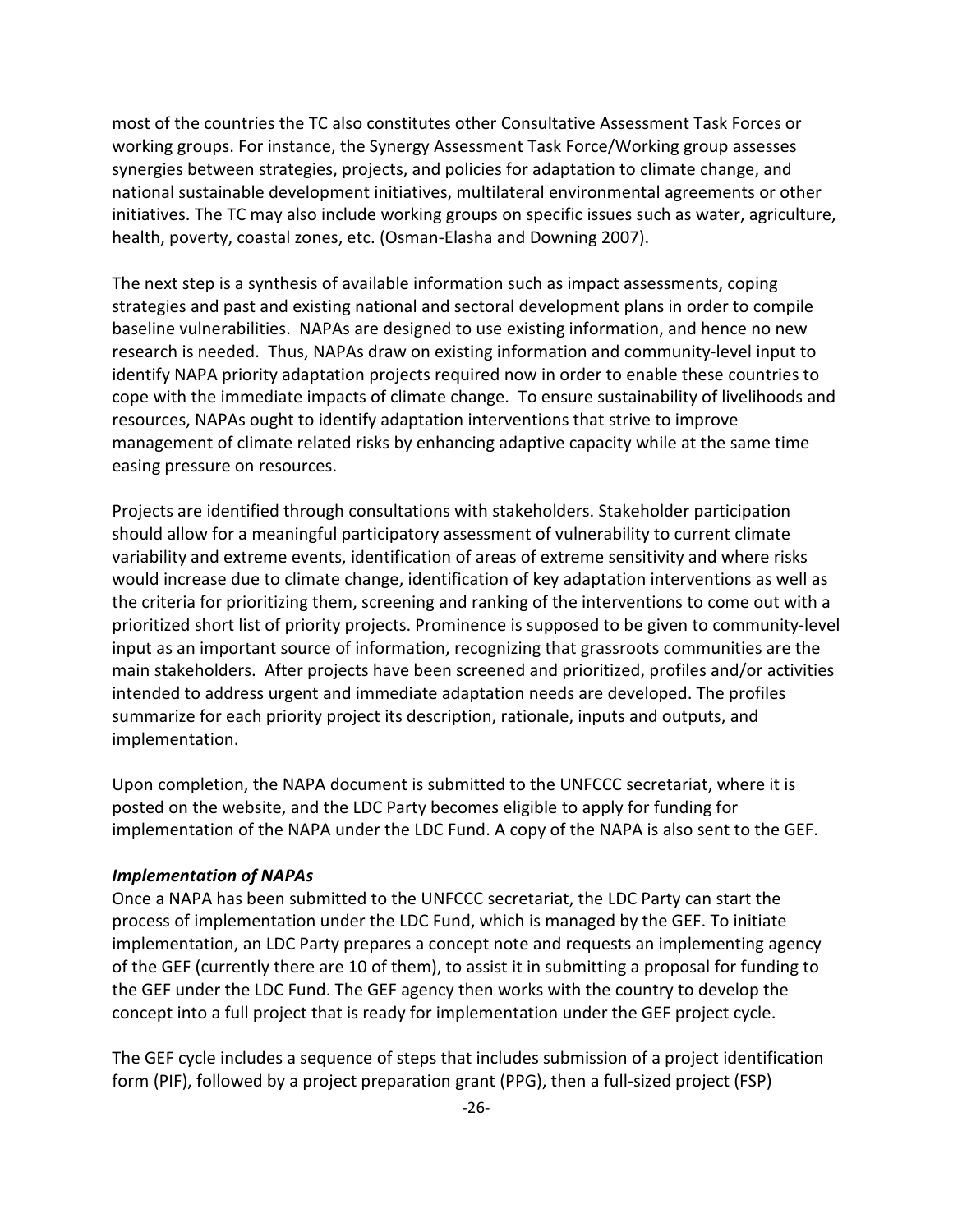proposal. Each of these stages is either approved by the GEF Chief Operating Officer and/or the GEF Council. This interactive process with the country is supported by funds to assist the country fully develop the project and prepare the relevant project documents for submission. The GEF agency works very closely with the country during each successive step, and ultimately supports the country in implementing the project.

Implementation is the only way to meet the objective of NAPAs, that is, to meet the immediate adaptation needs of LDCs. Through the implementation of NAPAs, the identified urgent and immediate intervention projects will not only build resilience partly through direct project outcomes, but also through the potential to catalyze wider understanding, uptake and action on adaptation both by the LDCs and the international community (Ayers 2008). Delay in the implementation of identified activities could increase vulnerability, or lead to increased costs at a later stage.

Overall, the process of NAPAs implementation has been slow, and currently only about 40 percent of all the countries that are eligible for funding have submitted their first full project proposal to implement immediate and urgent climate change adaptation activities as identified in the NAPAs. The lagged pace in the implementation process manifests at two levels. First, there is a slow graduation of the identified projects from the profiles presented in the NAPAs to full projects ready for implementation under the GEF project cycle. It has taken some countries more than two years to develop a single full project. Indeed some countries, for example Madagascar and Senegal, are yet to submit a PIF despite the fact that they had submitted their NAPAs by 2006. The second level is the length of time taken between a PIF is submitted to the actual transfer of funds to the country to implement the projects. McGray et al. (2007) associate this type of delay with conflicts in funding procedures. Both levels of delay could be a combination of country response processes with co-ordination and funding challenges between the countries and UNFCCC and GEF, and are beyond the scope of analysis of this paper.

## Financing for NAPAs

Financing is a key component of NAPAs. Although estimates of the level of funding required to assist developing countries in managing the impacts of climate change vary widely, there is general agreement that the cost to the public and private sector could be in the range of tens of billions of dollars per year. The UN's latest Human Development Report (HDR) estimates that additional adaptation finance needs will amount to US\$86 to 109 billion annually by 2015. Oxfam puts the price tag at US\$50 billion per year, and the UNFCCC puts it at US\$28 to 67 billion by 2030 (SEI 2007, McGray et al. 2007). Article 4.4 of the UNFCCC commits developed countries to assist developing country Parties particularly vulnerable to the effects of climate change to meet the costs of adaptation. This assistance is understood to come in the form of new and additional funding (i.e. beyond what developed countries provide as overseas development assistance, or ODA).

Submitted NAPA project profiles should have indicative estimates of financial resource requirements for implementing each of the identified projects. The total indicative estimated